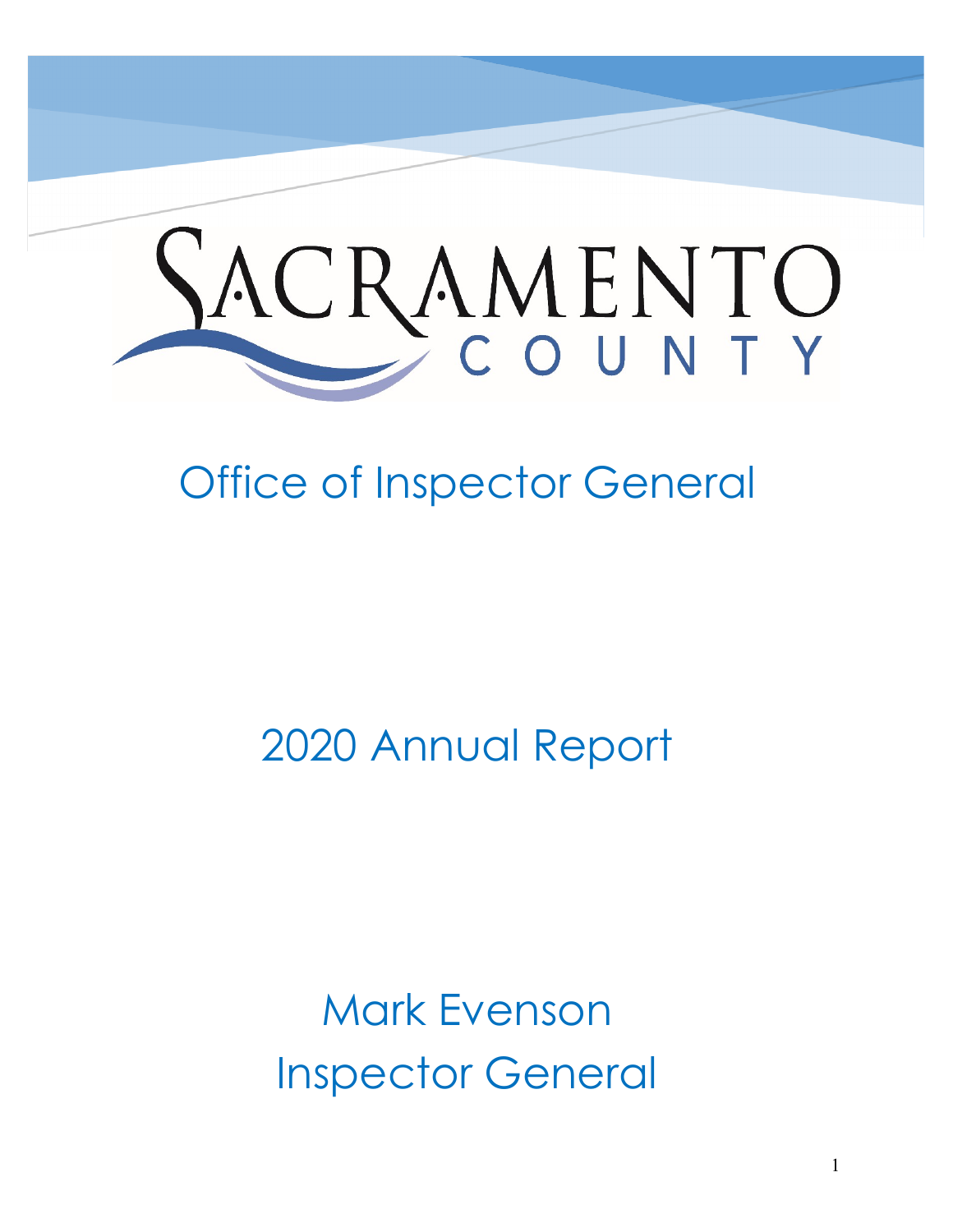# **Contents**

| <b>Executive Summary</b>                                       |                 |
|----------------------------------------------------------------|-----------------|
| <b>Background</b>                                              |                 |
| <b>Citizen Complaint Process</b>                               | 5               |
| <b>Informal Complaint Resolution</b>                           | 5               |
| <b>Internal Affairs Complaint Tracking</b>                     | 6               |
| <b>Initial Complaint Reporting and Documentation</b>           | 6               |
| <b>Receipt of Complaints - Documentation</b>                   | 6               |
| <b>Providing Complainants with Status Updates</b>              | 7               |
| <b>Complaints related to Medical Treatment of Inmates</b>      | 7               |
| <b>Misconduct Investigation Training</b>                       | 8               |
| <b>Complaints and Inquires Received by the OIG</b>             | 8               |
| <b>Method Received</b>                                         | 8               |
| <b>Complaint/Inquiry Assignment</b>                            | 9               |
| <b>Complaint Type</b>                                          | 9               |
| <b>Complaints Received by the SSO</b>                          | 10              |
| <b>Total SSO Complaints by Type</b>                            | 11              |
| <b>SSO Complaint Dispositions</b>                              | 11              |
| Transparency                                                   | 12              |
| <b>Body Worn Cameras</b>                                       | 12              |
| <b>Providing Information to the Public</b>                     | 13              |
| <b>SSO Online Complaint/Commendation Form</b>                  | 13              |
| <b>OIG Notification of Serious Incidents and Allegations</b>   | 13              |
| <b>Use of Force</b>                                            | 14              |
| <b>Tracking Use of Force Data</b>                              | 14              |
| <b>Use of Force Review Board</b>                               | 15              |
| <b>Use of Force Analysis and Reporting</b>                     | 15              |
| <b>Carotid Neck Restraint</b>                                  | 16              |
| <b>COVID-19 Jail Protocols</b>                                 | 16              |
| <b>Tracking of COVID-19 Related Misconduct Complaints</b>      | 17              |
| <b>Tracking of COVID-19 Related Inmate Grievances</b>          | 17              |
| <b>2021 Officer Involved Shootings</b>                         | 18              |
| <b>2020 Officer Involved Shootings</b>                         | 18              |
| <b>Prior Officer Involved Shootings</b>                        | 18              |
| Ricardo Jaurequi - June 3, 2018                                | 19              |
| Travis York - December 15, 2018                                | 20              |
| <b>2021 In-Custody Deaths</b>                                  | 24              |
| <b>2020 In-Custody Deaths</b>                                  | 24              |
| <b>Prior In-Custody Deaths</b>                                 | 24              |
| Kenton Ballard - February 28, 2018                             | 25              |
| Defei Chen - April 4, 2018                                     | 26              |
| Juan Carlos Heras-Castro - April 24, 2018                      | 27              |
| Donald Bell - June 2, 2018                                     | 28              |
| Rakeisha Holdman - March 28, 2019                              | 29              |
| <b>Recruit Death</b>                                           | 30              |
| <b>Training Safety Protocols</b>                               | 31              |
| <b>Safety Officer</b>                                          | 32              |
| <b>2021 OIG Focus Areas</b>                                    | 32              |
| <b>Review of Inmate Grievance Procedures</b>                   | 32              |
| <b>Review of Mental Health Screening and Care of Inmates</b>   | 32              |
| <b>Use of Force Trends</b>                                     | 32              |
| <b>Pursuit Policy</b>                                          | 32              |
| <b>Litigation Review</b>                                       | 32              |
| <b>Implementation of the Community Review Commission (CRC)</b> | 32              |
| <b>Appendix A – Complete List of Recommendations</b>           | 33 <sup>3</sup> |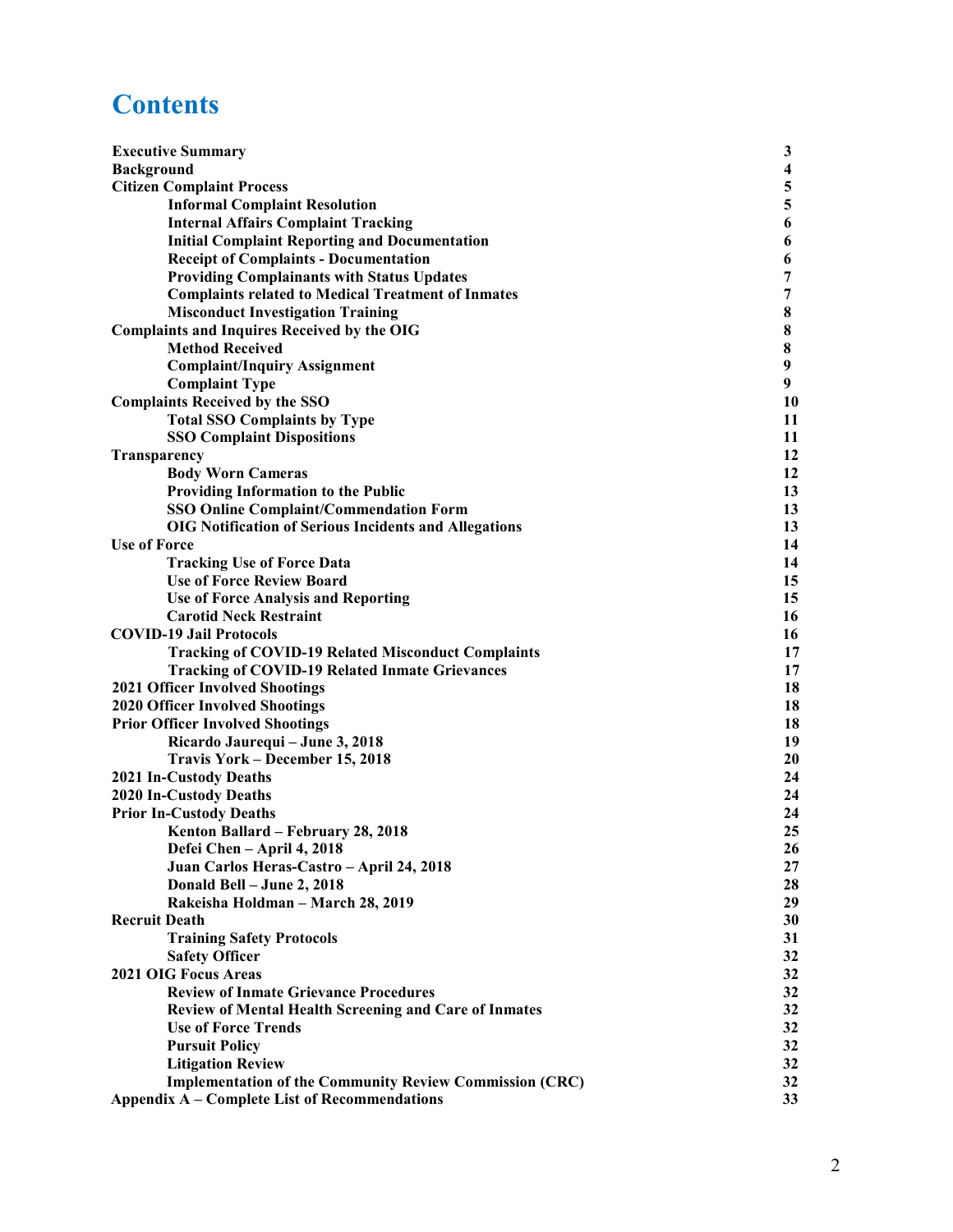# **Executive Summary**

The Office of Inspector General (OIG) is an independent monitor who provides oversight of investigations of citizen complaints against the Sacramento County Sheriff's Office (SSO) to ensure they are objective, fair, and complete. The OIG informs and advises the Board of Supervisors, the Sheriff, and the County Executive relative to findings and recommendations. In addition to the citizen complaint process, the OIG is responsible for examining policies and procedures within the Sheriff's Office and providing recommendations to ensure those policies and procedures are compliant with national best practices.

With COVID-19, 2020 has been a challenging year. Physical inspections of facilities and some investigation reviews have been limited, and the complete analysis of some focus areas has been difficult. However, even with these challenges, the SSO staff has been open, professional, cooperative, and accommodating with the OIG. The SSO has been very responsive to requests and has provided information to the OIG in a timely and productive manner.

In 2020, the OIG received a total of 155 citizen complaints and inquiries. Of that total, 79 were allegations of misconduct. Those misconduct complaints were forwarded to the Sheriff's Office Internal Affairs Bureau for investigation. 48 were inquires that did not involve a report of misconduct and were handled by the OIG. 21 involved employees of another jurisdiction, and seven were related to inmate medical treatment and were forwarded to Correctional Health Services (CHS). The SSO processed a total of 332 citizen and internal complaints.

There was a total of three Officer Involved Shootings and six In-Custody Deaths that occurred in 2020. At the time of this report, those investigations were still open and being reviewed by the Sacramento County District Attorney's Office (DA). Since the DA has not yet rendered a decision in these cases, the review of those cases will not be included in the 2020 report. It is anticipated that the DA will complete their reviews in 2021, and these cases will be summarized in the OIG's 2021 Annual Report. However, in this report, there will be summaries of prior Officer Involved Shootings and In-Custody Deaths that were not previously included in past OIG reports.

The OIG reviewed a number of high-profile investigations to ensure they were conducted objectively, fairly, and completely. Of those reviews, two cases were returned to the SSO for further investigation. Overall, the OIG found that most investigations were conducted correctly, and SSO staff were diligent in their investigative efforts. Based on investigation reviews, feedback from the community, analysis of agency policies and procedures, and knowledge of national best practices, the OIG is making a total of **20 recommendations** within the following focus area categories: 1) Citizen Complaint Process, 2) Transparency, 3) Use of Force, 4) COVID-19 Jail Protocols, and 5) Training.

Each recommendation will include a **status indicator** as follows:

**Pending** (The recommendation has been received by the SSO and is being evaluated) **In Progress** (The recommendation has been accepted by the SSO and being implemented) **Completed** (The SSO has sufficiently completed the recommendation) **Partially Completed** (The SSO has accepted and completed portions of the recommendation) **Declined** (The SSO has declined the recommendation)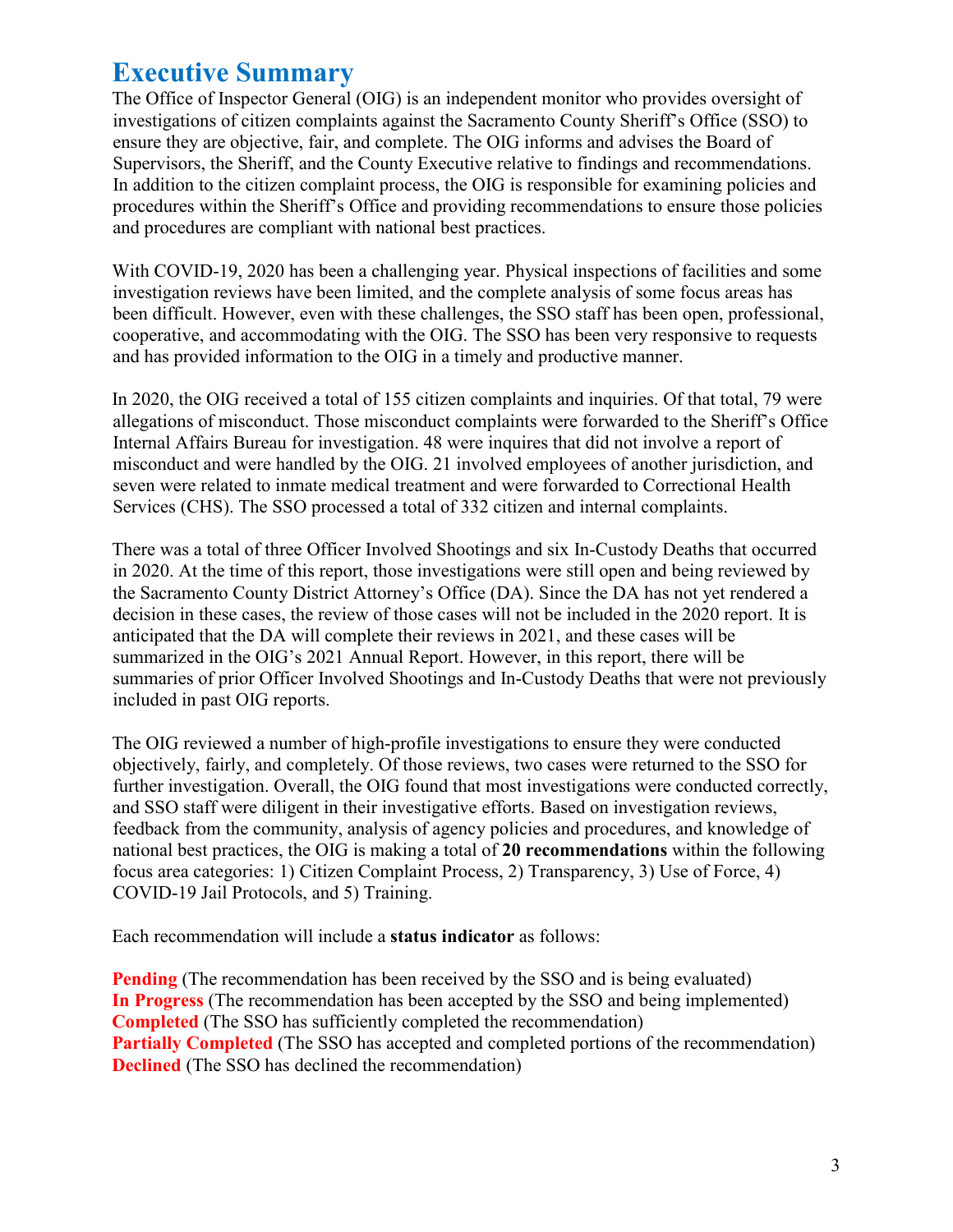# **Background**

The Sacramento County Sheriff's Department is one of the ten largest Sheriff's Offices in the United States and provides a wide range of law enforcement services to a diverse constituency of approximately 1.4 million people. The jurisdiction encompasses nearly 1,000 square miles, with environments ranging from dense urban communities to sprawling ranchland. The Sheriff, an elected official, is responsible for over 2,000 personnel. Front line law enforcement services including emergency 911 dispatch, patrol, investigations, forensic follow up, and property are provided directly to over half a million residents. Inmate medical care is provided in-house by professionals assigned to the Correctional Health Services Division. The Sheriff provides bailiff and security services to the Superior Court, and serves legal process throughout the county. The department supplies staffing to regional homeland security task forces, and provides the security forces stationed at critical infrastructure such as the Sacramento International Airport and the Folsom Dam. Other regional services include marine patrol of 700 miles of navigable waterways, and law enforcement air support.

The primary function of the Office of Inspector General (OIG) is to ensure the integrity of the citizen complaint process for all misconduct complaints regarding employees of the Sacramento County Sheriff's Office. The Sacramento County Sheriff's Office Internal Affairs Bureau is the primary investigative body for all complaints of misconduct. However, the Inspector General will provide independent and objective review of those complaints and investigations to ensure they are conducted thoroughly, fairly, and judiciously.

In addition, the Inspector General will:

- Track and monitor high profile or serious complaint cases. Specifically, the Inspector General will monitor investigations regarding officer involved shootings where a subject is struck, significant use of force incidents, and in-custody deaths
- Make independent determinations regarding investigations
- Advise of any investigation which appears incomplete or otherwise deficient
- Serve as community and complainant liaison
- Accept citizen complaints to be forwarded for investigation
- Attend meetings of the Sheriff's Outreach Community Advisory Board
- Provide complainants with updates about the progress and outcome of the investigation
- Meet with the community in various forums
- Listen to and address public concerns about law enforcement
- Prepare and present an annual report to the Board of Supervisors, which includes statistical information, analysis of trends, identification of pervasive and emerging problems, and recommendations for improvements to law enforcement services and the citizen complaint and investigation process
- Advise the Sheriff on the establishment of an Early Interventions System (EIS) which can identify patterns of employee behavior or actions that may lead to misconduct or pose safety concerns
- Monitor or independently investigate any other matter as requested by the Sheriff or as directed by the Board of Supervisors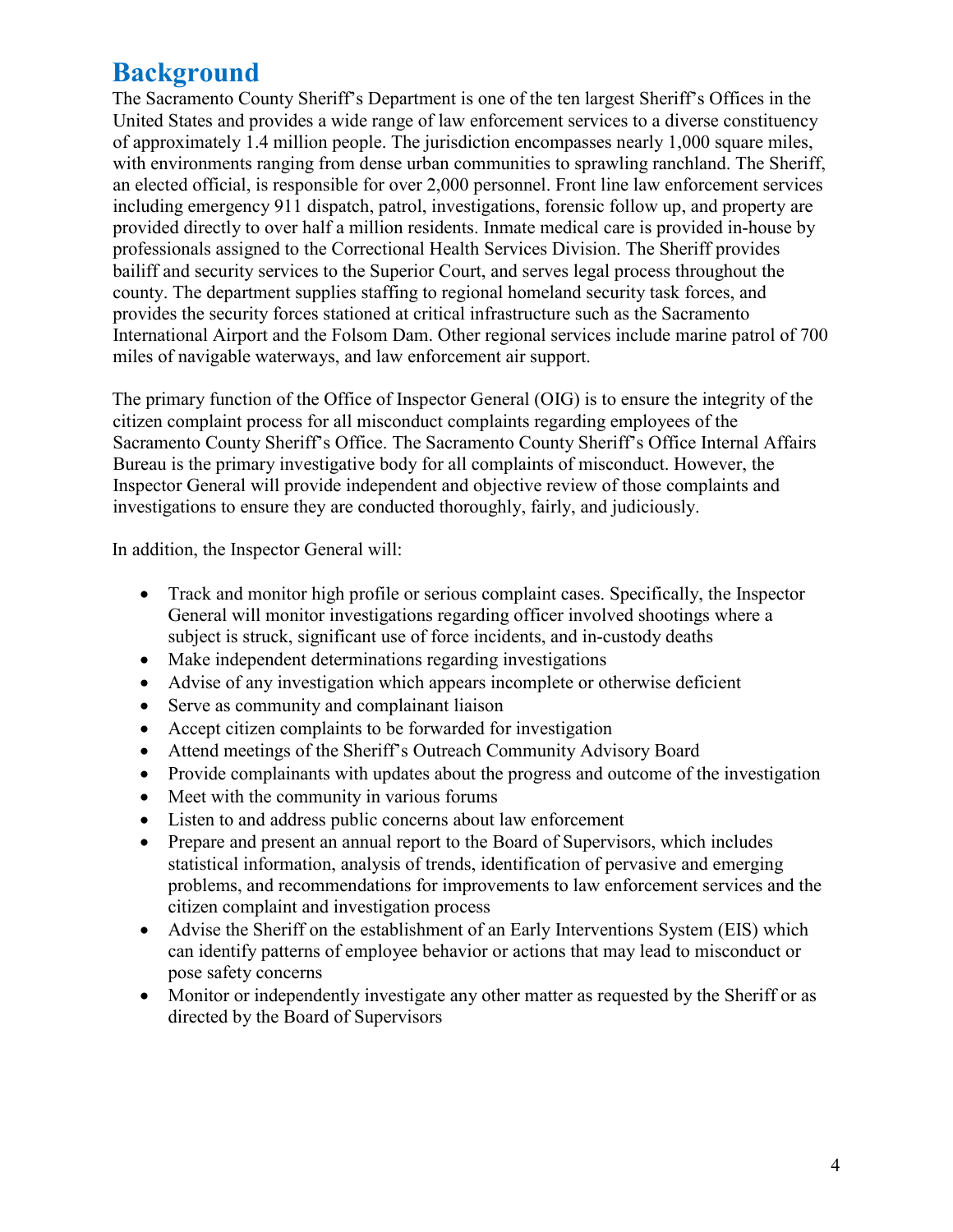# **Citizen Complaint Process**

The SSO provides a variety of ways for citizens to file complaints of employee misconduct. These include written complaint forms located at SSO facilities, by written letter, by telephone, by email, and by an online web form. Citizens can also file complaints with the OIG. Once a complaint is filed with the OIG, that complaint is logged and forwarded to the SSO Internal Affairs Bureau for investigation. Misconduct investigations can also be generated internally by the SSO when the SSO has identified possible misconduct on their own.

Once a citizen complaint is received, the SSO will categorize the complaint based on the seriousness of the allegations. Complaints involving allegations of serious misconduct, such as excessive force, criminal conduct, discrimination, false arrest, or other serious allegations, are normally investigated by the Internal Affairs Bureau. These complaints are considered Category I complaints. Category II complaints are less serious and include complaints regarding procedure violations, service delivery, discourtesy, and conduct unbecoming an officer that do not amount to Category I. These Category II complaints are usually investigated by a supervisor or manager within the named employee's division. Minor complaints that do not amount to the levels of Category I or II complaints are categorized as "Citizen Complaints." These complaints alleging minor misconduct are usually investigated by the named employee's supervisor. All three categories require that the complaints be logged into the Internal Affairs complaint software system (IA Pro) and given a complaint number. These investigations are fully logged, tracked, and documented.

#### **Informal Complaint Resolution**

As part of the OIG review and audit of the citizen complaint process, the OIG discovered that some very minor citizen complaints that are communicated directly to a supervisor by a citizen can be handled and mitigated by the involved employee's supervisor. If minor, the supervisor can speak with the complainant and involved employee(s) and work to resolve the issue to the complainant's satisfaction. If a minor complaint is resolved by the supervisor, the supervisor may decide to make a notation. If there is no indication of serious misconduct and the citizen does not demand a formal investigation, the supervisor can resolve the issue informally. The supervisor is not required to document the complaint nor report the complaint to the Professional Standards Division (PSD).

Based on best practices, early supervisory intervention in resolving minor misconduct complaints is beneficial for both the citizen complainant as well as the involved employee. This can result in higher satisfaction for the citizen and provide immediate corrective feedback to the employee to improve performance. The SSO should be applauded for being proactive in their attempts to resolve minor citizen complaints. However, the OIG believes these types of complaints should be formally tracked. All citizen complaints, however minor, should be documented. This will provide for more transparency when it comes to tracking citizen complaints, and it will provide a better system to track the important work being done by supervisors.

# *20-1 Recommendation – Informal Complaint Resolution*

*The SSO should develop a tracking and documentation system for all minor citizen complaints currently being resolved informally at the supervisory level.* 

*Status: Pending*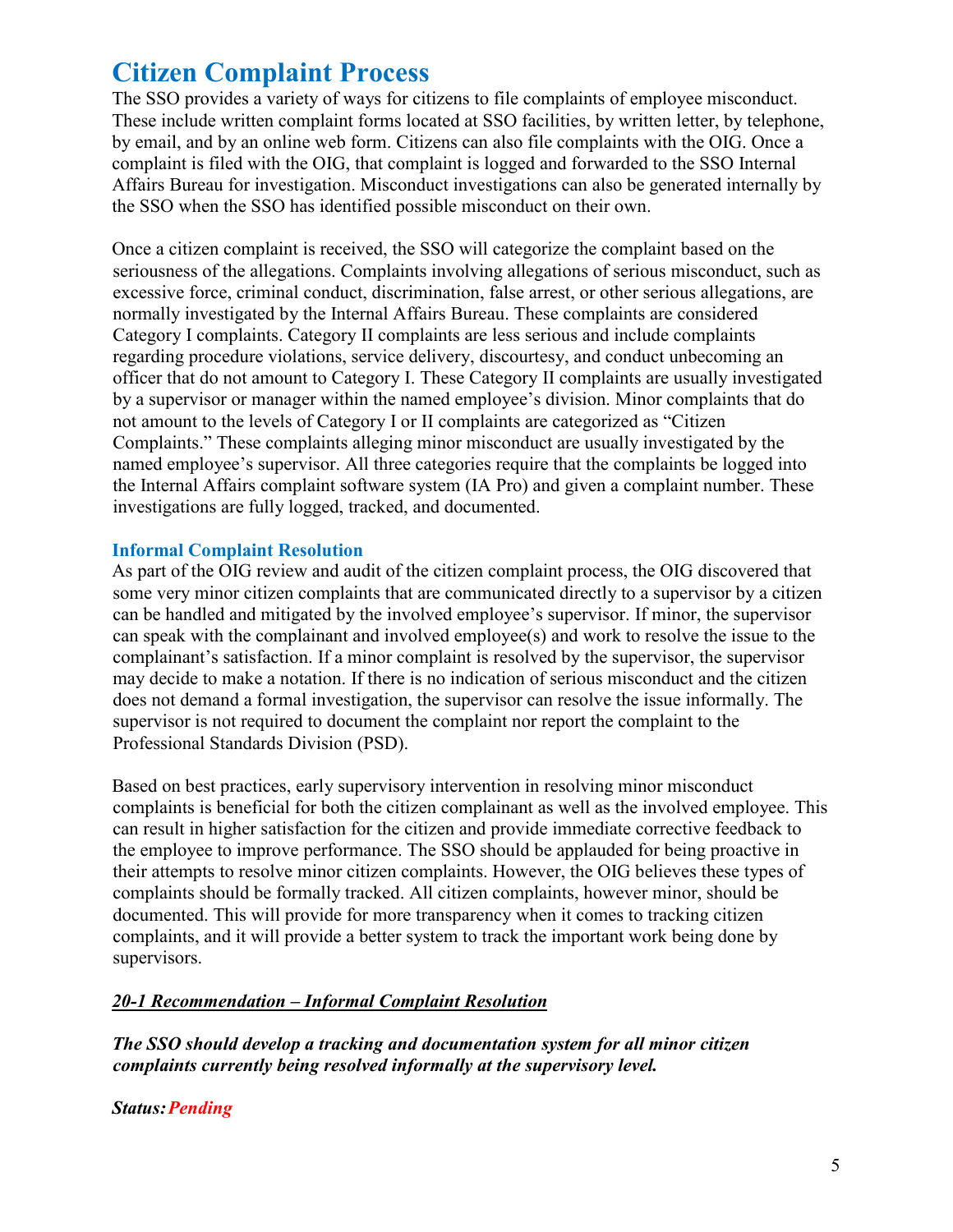# **Internal Affairs Complaint Tracking**

The OIG review process also discovered that in some instances, not all citizen complaints received by the Internal Affairs Bureau (IA) were being logged into the Citizen Complaint tracking software, IA Pro.

A few complaints that were deemed to be frivolous or incoherent were being held temporarily and then discarded without proper logging and documentation. This was brought to the attention of IA staff and corrected. All citizen complaints filed directly with the Internal Affairs Bureau are now being properly logged and documented.

# *20-2 Recommendation – Internal Affairs Complaint Tracking*

*The Internal Affairs Bureau should log and document all citizen complaints regardless of their perceived validity.* 

# *Status:Completed*

# **Initial Complaint Reporting and Documentation**

SSO Policy 3-01 Complaints and Disciplinary Policies Section III (C) states the following:

"Complaints against Department personnel received during regular business hours should be directed to Internal Affairs."

Regardless of time of day, any citizen complaint brought to the attention of SSO staff should be received, documented, and forwarded to Internal Affairs. A citizen filing a complaint regarding alleged misconduct should not be referred. Having a supervisor or watch commander speak with the complainant and document their allegations aligns with national best practices.

# *20-3 Recommendation – Initial Complaint Documentation*

*The SSO should revise policy 3-01 Section III (C) to mandate that a supervisor or watch commander document a citizen complaint and forward that complaint to the Professional Services Division for review and classification.* 

# *Status: Pending*

# **Receipt of Complaint – Documentation**

When citizens file a complaint with the agency, the responsible investigative staff has called, emailed, or sent a letter officially notifying the complainant that the complaint has been received by the SSO.

Early acknowledgement that the complaint has been received is a critical part of the citizen complaint process. It reinforces to the citizen that their complaint is being taken seriously and being reviewed in a timely manner. In some cases reviewed by the OIG, it was difficult to determine if and when the initial acknowledgement was done by staff.

To ensure that this critical communication is done for every citizen complaint, the SSO should require the responsible investigative staff (either IA or the Division) place a copy of the letter or email in the investigative file, or if it was done via phone call, the investigative staff should make note of that contact in the file.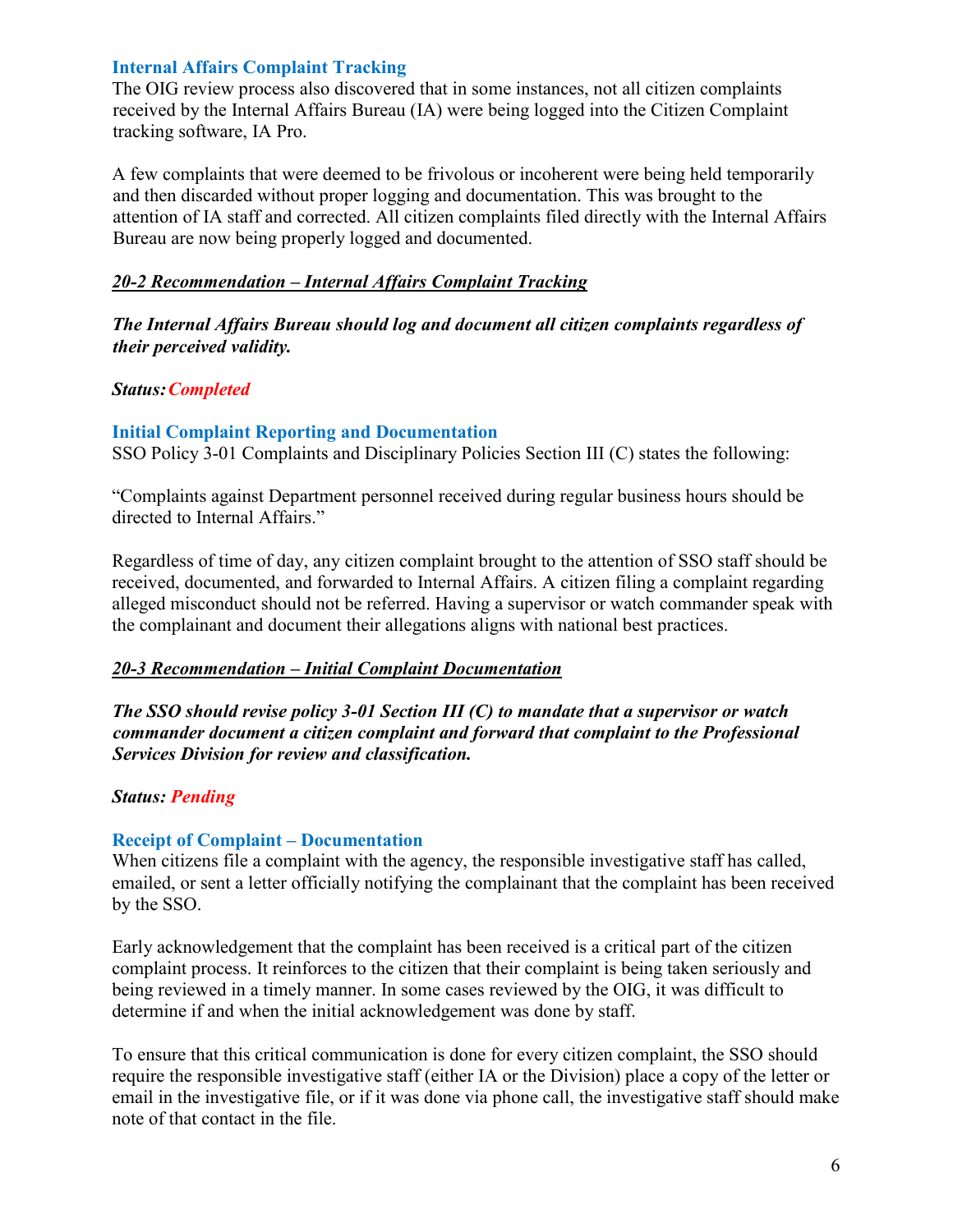*The SSO should require the responsible investigative staff (either IA or the Division) place a copy of the letter or email in the investigative file, or if it was done via phone call, the investigative staff should make note of that contact in the file.*

# *Status: Pending*

# **Providing Complainants with Status Updates**

Another area of concern is communication when the complaint investigation becomes protracted or extended beyond the normal timelines. In these instances, the responsible investigative staff should provide a written status update to the complainant and place a copy of the notification in the investigative file.

# *20-5 Recommendation – Communication with Complainants – Status Updates*

*The SSO should require the responsible investigative staff provide a written status update to the complainant when investigations go beyond the normal timelines and place a copy of the notification in the investigative file.* 

# *Status: Pending*

# **Complaints Related to Medical Treatment of Inmates**

The proper care and medical treatment of incarcerated individuals is a top priority for the OIG. The OIG has found that both SSO staff in the jails and Correctional Health Services (CHS) staff have been very responsive when issues of care and medical treatment has been brought to their attention by this office. However, the OIG has found that the documentation and tracking of medical treatment complaints referred to CHS has been inadequate.

Within the Sacramento County jails, medical care and treatment is the responsibility of Correctional Health Services (CHS). When a complaint is received regarding the medical treatment and care of an inmate, that complaint is reviewed by IA to determine if there was any potential misconduct by SSO personnel.

If there are any allegations of wrongdoing by SSO staff, the complaint is handled primarily by Internal Affairs with assistance from CHS. If the complaint only involves Correctional Health Services personnel, the complaint is forwarded to CHS for follow up and investigation.

Though the response to medical treatment complaints have been satisfactory, the documentation of those complaints and investigation referred to CHS has not. To improve tracking and documentation, the SSO should work with CHS to develop a better system of referral, investigation, and documentation.

Internal Affairs (IA) should log and track medical treatment complaints referred to CHS, and CHS should track and document their follow-up actions to resolve the complaint. It is understood that HIPAA laws may not allow full disclosure of private medical information, but CHS can still log, track, and document the complaints and provide some information regarding how the complaint was resolved.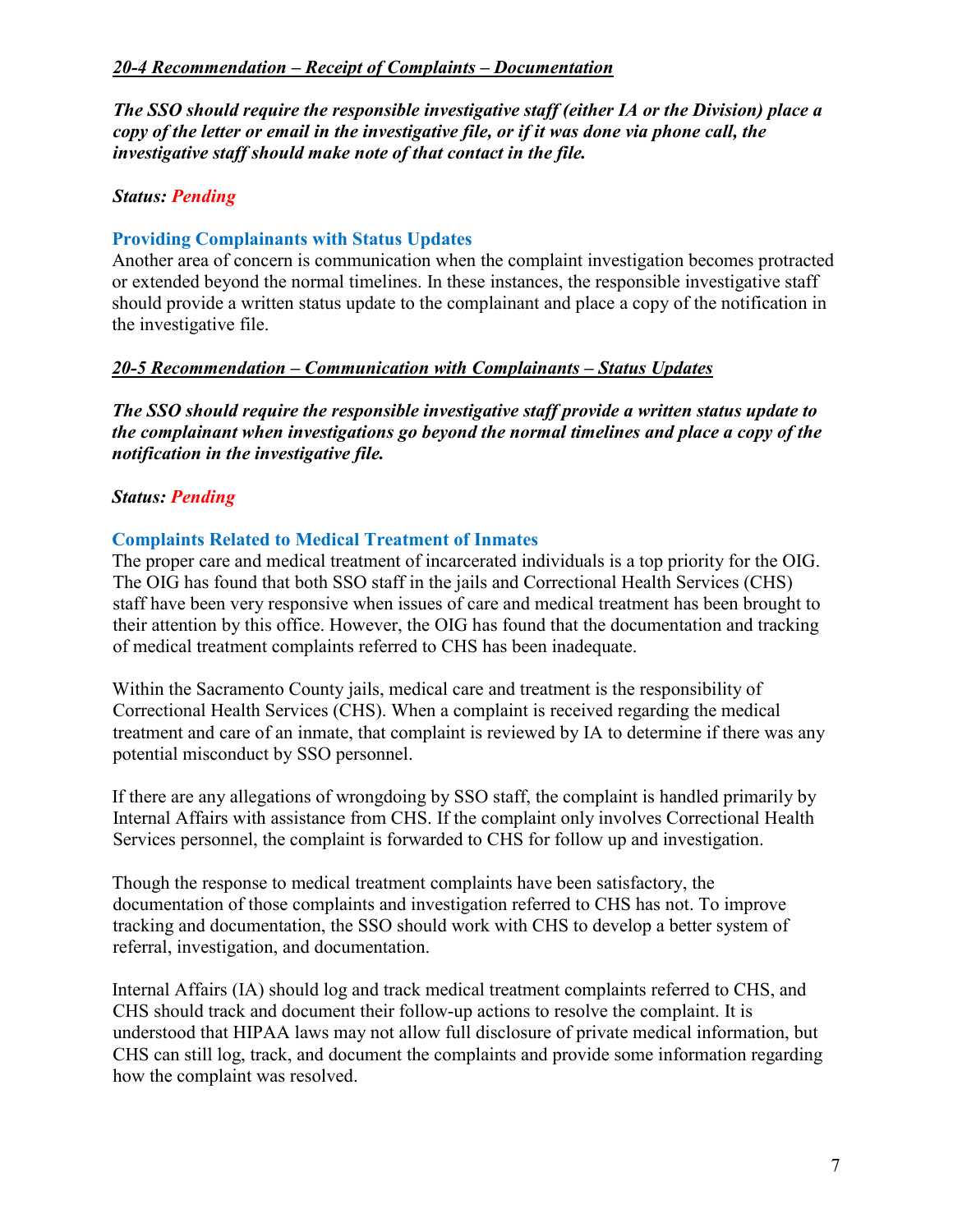# *20-6 Recommendation – Complaints Related to Medical Treatment of Inmates*

*The SSO should work with CHS to develop a better tracking and documentation system for complaints referred to CHS by SSO related to the medical treatment and care of inmates.*

# *Status: Pending*

# **Misconduct Investigation Training**

As discussed earlier, citizen complaints and misconduct investigations are conducted by investigators assigned to Internal Affairs and by the named employee's supervisors and/or commanders located at the division level. Newly promoted supervisors do receive some training in the area of misconduct investigations, and they are also mentored by Internal Affairs investigators.

Overall, the quality of the divisional investigations has been adequate. However, due to the ever-changing legal landscape as it relates to the investigation of employee misconduct, the OIG recommends that all supervisors and commanders receive annual refresher training on misconduct investigation procedures. This will ultimately provide for better quality and consistency of investigations.

# *20-7 Recommendation – Misconduct Investigation Training*

*All supervisors and commanders responsible for conducting citizen complaint and internal misconduct investigations should receive annual refresher training on misconduct investigation procedures.*

# *Status: Pending*

# **Complaints & Inquiries Received by the OIG**

The following represents the method complaints and inquiries were received by the Office of Inspector General (OIG) in 2020 and how those complaints were handled. All complaints and inquiries received by the OIG are logged and documented. Complaints alleging misconduct involving Sacramento County Sheriff's Office personnel are forwarded to the Professional Standards Division (PSD) Internal Affairs Bureau for follow up and investigation.

Inquiries involving non-misconduct issues are handled by the OIG. Inquiries can include requests for information, questions regarding policy and practices, complaints of misconduct that involve other agencies, and complaints regarding the medical treatment and care of inmates. The OIG also logs, documents, tracks, and reviews all Officer Involved Shootings and In Custody Deaths.

# **Method Received**

For 2020, the Office of Inspector General received 79 complaints of misconduct by Sacramento Sheriff's Office employees, three commendations, 21 complaints of misconduct by employees of a different agency, seven complaints of medical treatment and care inside the jails, and 48 nonmisconduct inquires.

The OIG received a total of **158** complaints, commendations, and inquiries for 2020. This compares to 118 in 2017. Due to the Office of Inspector General being vacant, there were no Office of Inspector General (OIG) Annual Reports for 2018 and 2019. Some of the numbers for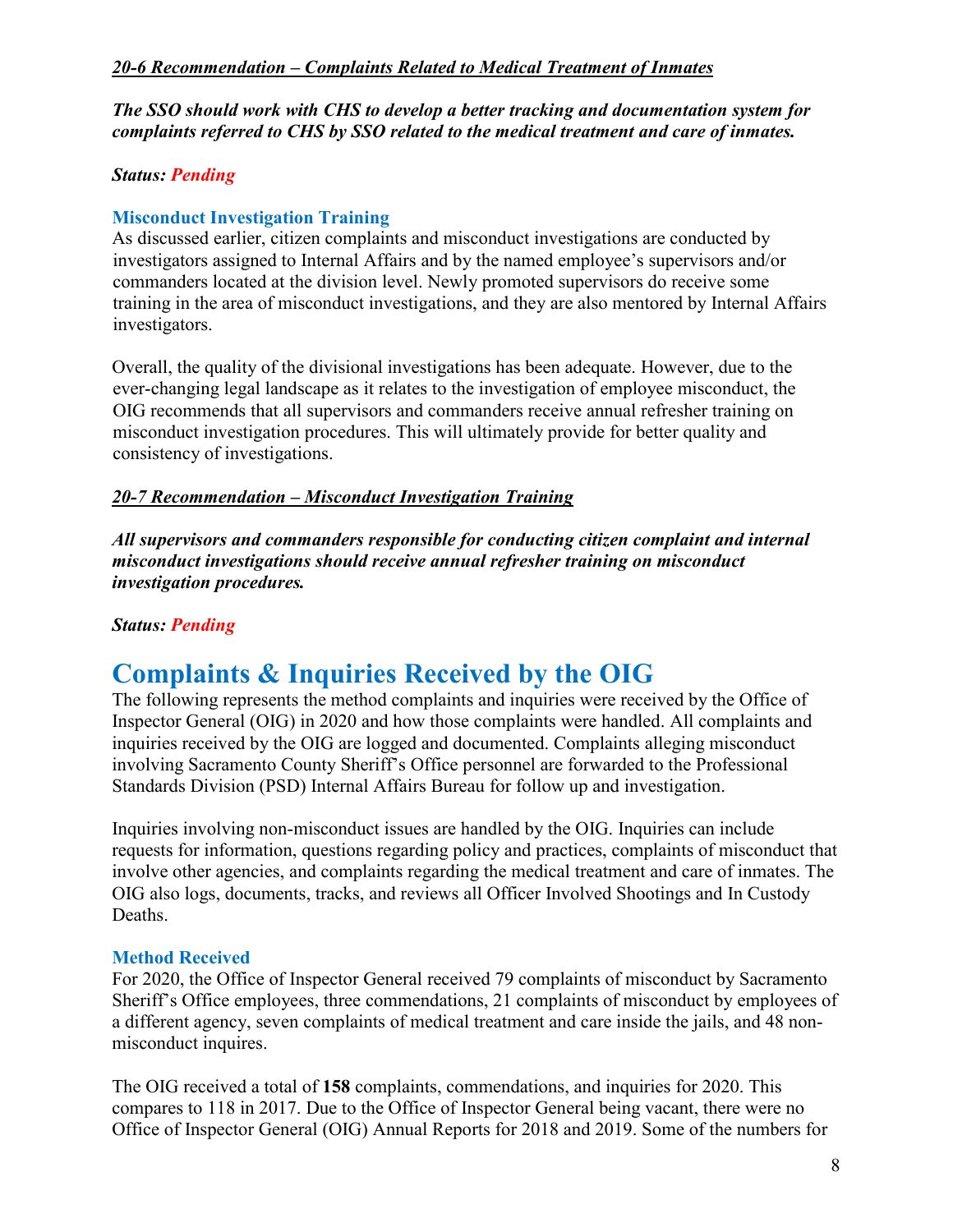2020 include complaints and inquires that came into to OIG during the vacancy period. Due to COVID-19, there were no in-person complaints filed for 2020.



*OIG Methods Received*

# **Complaint/Inquiry Assignment**

Of the 158 total complaints/inquiries received, 79 were referred to the Sheriff's Office (SSO) for investigation, 48 were handled by the Inspector General (OIG), 21 were referred to outside agencies, seven were referred to Correctional Health Services (CHS), and three commendations were forwarded to the Sheriff.



*OIG Complaint Assignments*

# **Complaint Type**

In 2020, the OIG received a total of 79 citizen complaints of misconduct. These complaints were referred to the SSO for follow up and investigation. As complaints are received by the Office of Inspector General, they are assigned a complaint type based on the initial information provided. The following chart illustrates the type of complaints that were referred to the SSO in 2020.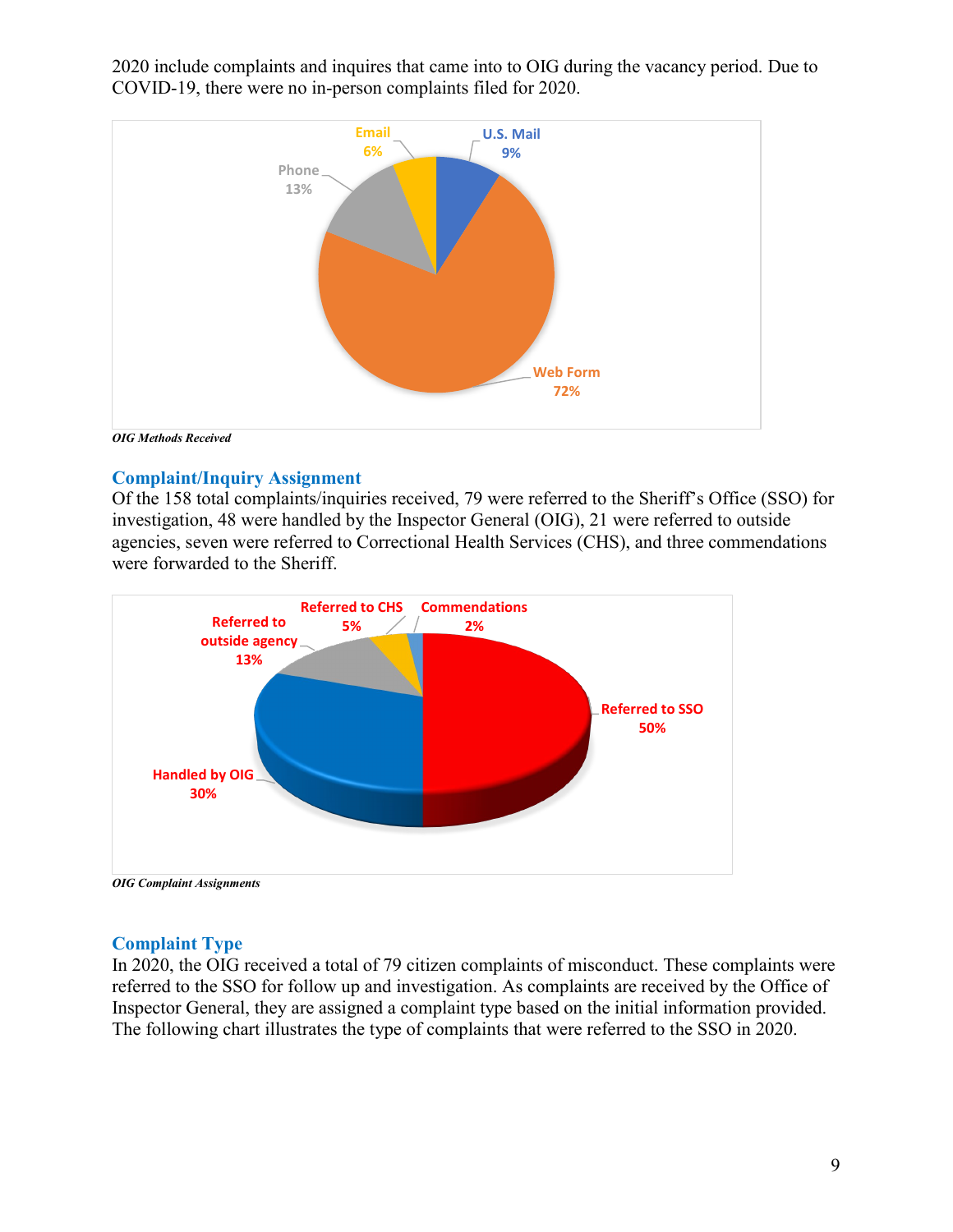

# **Complaints Received by the Sacramento Sheriff's Office**

The following is information received from the Sacramento County Sheriff's Office Professional Services Division – Internal Affairs Bureau. The data includes complaints received by the Sheriff's Office from the community, complaints that are received by the OIG and forwarded to the Sheriff's Office, and complaints initiated internally by the Sheriff's Office.

# **Complaints Received by SSO**

In 2020, the Sheriff's Office investigated 332 complaints against employees within the Department. Of the 332 complaints, 215 were citizen complaints, 63 were internally generated by the department, 48 were citizen complaints that came through the OIG, four were inmate grievances alleging misconduct, and two came from outside agencies.



*SSO Complaints Received*

*Note: The total number of complaints recorded by the SSO that were received by the OIG (48) is lower than the total number of citizen complaints reported as received by the OIG (79). This is because 31 of the citizen complaints received by the OIG were simultaneously submitted to the SSO. Therefore, those particular complaints were recorded as "citizen complaints" by the SSO and not "OIG Referrals."*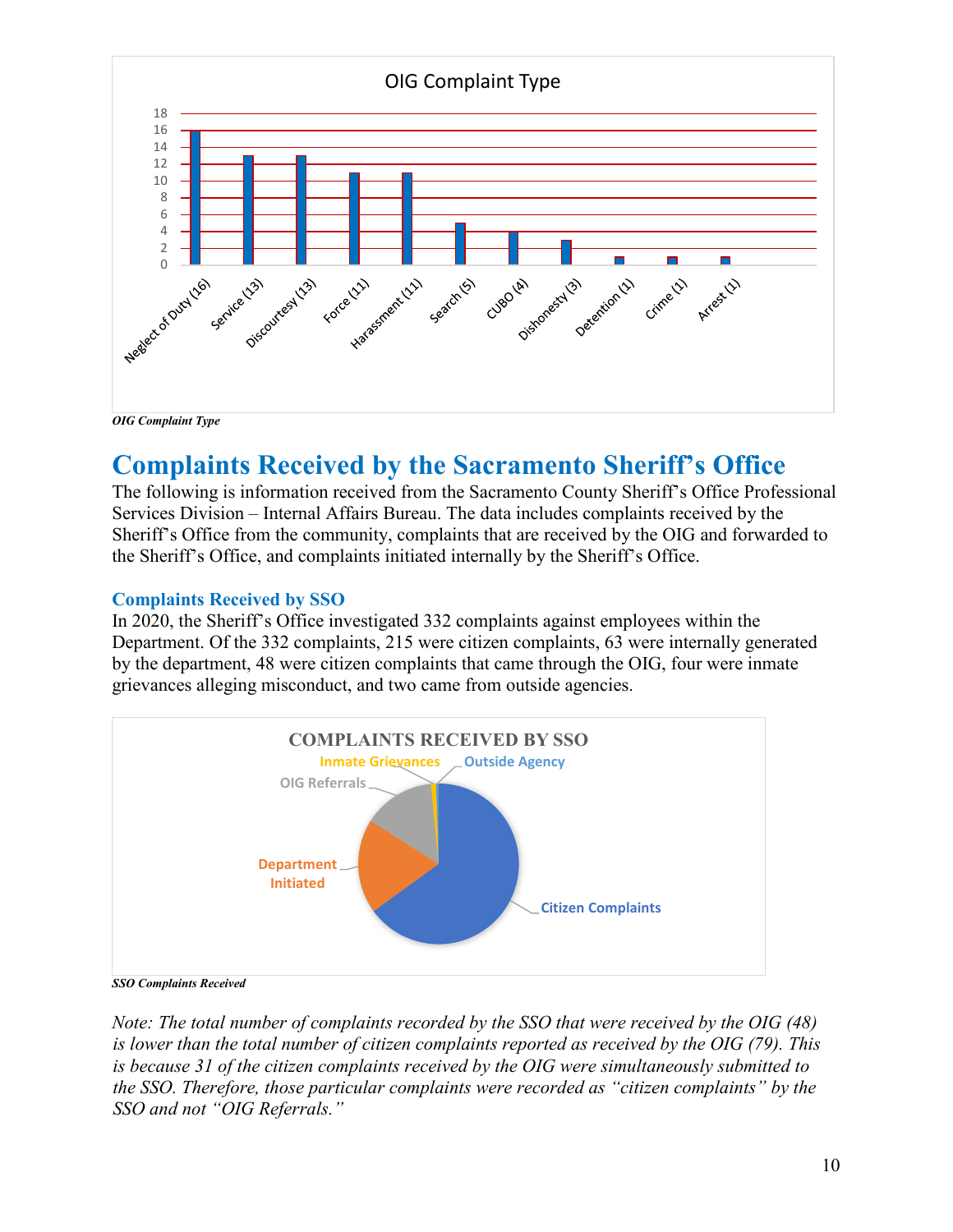### **Total SSO Complaints by Type**

The 332 complaints investigated by the Sheriff's Department were broken down into 14 categories. With some complaints, more than one allegation was investigated. Therefore, types and dispositions will be higher than the total number of complaints received. The following chart represents the category of complaints the SSO investigated for 2020.



#### *SSO Complaints by Type*

#### **SSO Complaint Dispositions**

Dispositions are classified into four primary categories with a miscellaneous category for investigations that are not completed because the complainant failed to cooperate, the complaint was withdrawn by the complainant, the complaint involved employees from another agency, or the employee resigned before the completion of the investigation.

The categories are:

- Exonerated The incident occurred, but the employee's conduct was lawful and proper.
- Unfounded The allegation was false, or the incident did not occur.
- Not sustained The evidence was insufficient to prove or disprove the allegation.
- Sustained There is evidence sufficient to support the allegation.
- Misc. When circumstances prevent the investigation from progressing to a success.

For the 332 complaints for 2020, 19 are still open and have not yet been closed with a disposition. 313 have been closed. 176 were unfounded, 54 were exonerated, 39 were sustained, 20 were not sustained, and 24 were closed as miscellaneous.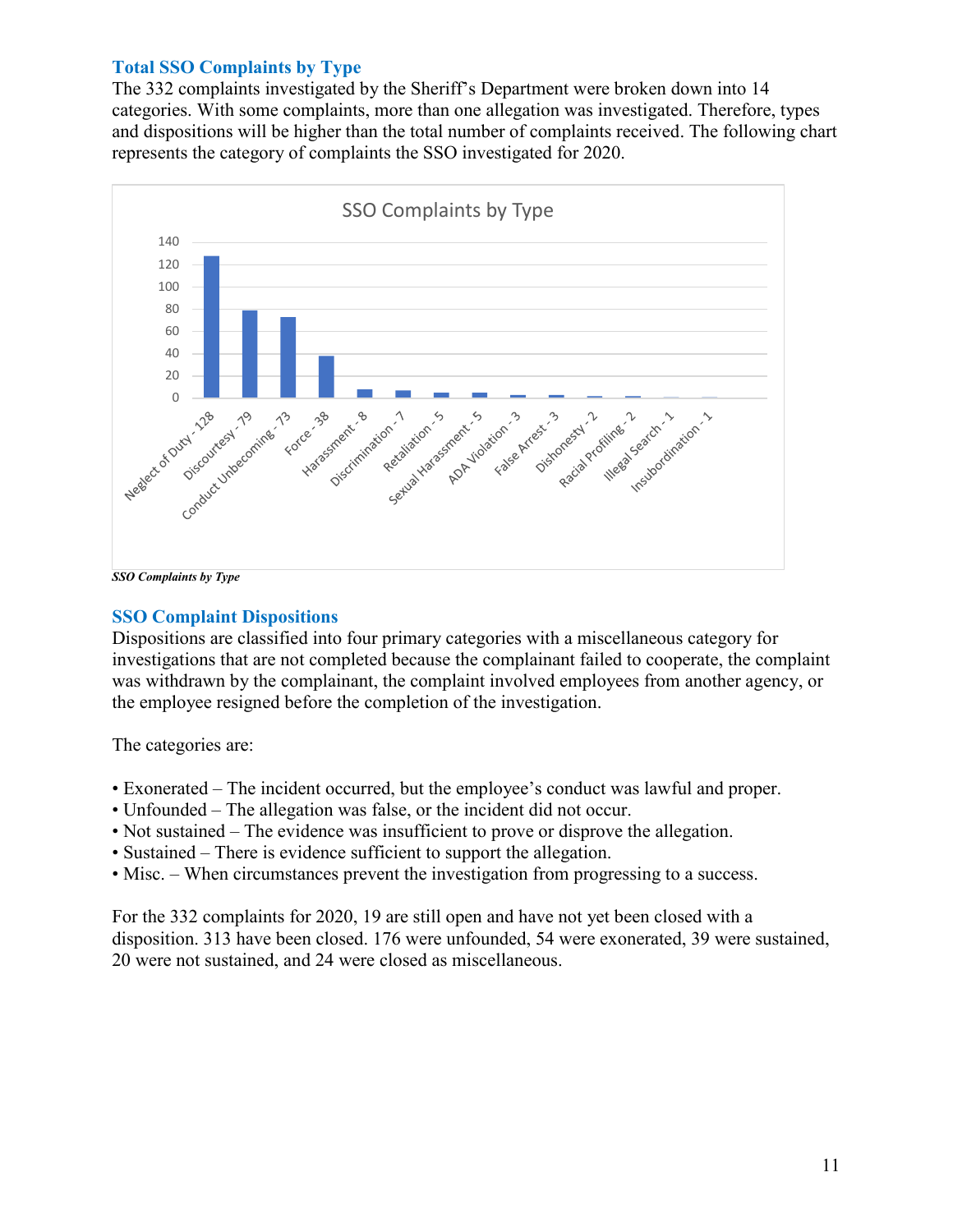

*SSO Complaint Dispositions*

After reviewing cases and speaking with IA staff, the OIG has determined that there is some inconsistency in how dispositions are applied to some cases. This has caused some confusion. The SSO should examine their current practices for closing cases and assigning dispositions and revise that process to make it more consistent with national best practices.

# *20-8 Recommendation – Complaint Dispositions*

*The SSO should examine their current practices for closing cases and assigning dispositions and revise that process to make it more consistent with national best practices.*

# *Status: Pending*

# **Transparency**

Public access to information about how law enforcement agencies make key organizational decisions and the outcomes of those decisions has the potential to increase public and organizational accountability, encourage citizen engagement, and promote trust between the police and the communities they serve.

# **Body Worn Cameras**

Many law enforcement agencies across the country have embraced the use of body worn cameras for their officers and deputies. This technology has been instrumental in providing better transparency with the public and improving safety for the law enforcement personnel who utilize them. In early 2020, the OIG discussed body worn cameras with the Sheriff and the Board of Supervisors. Both the Sheriff and Board of Supervisors were supportive of the use of body worn cameras by SSO staff. The implementation had been delayed due to funding. In 2020, the Board of Supervisors approved funding for the body worn cameras. The SSO is currently implementing the program.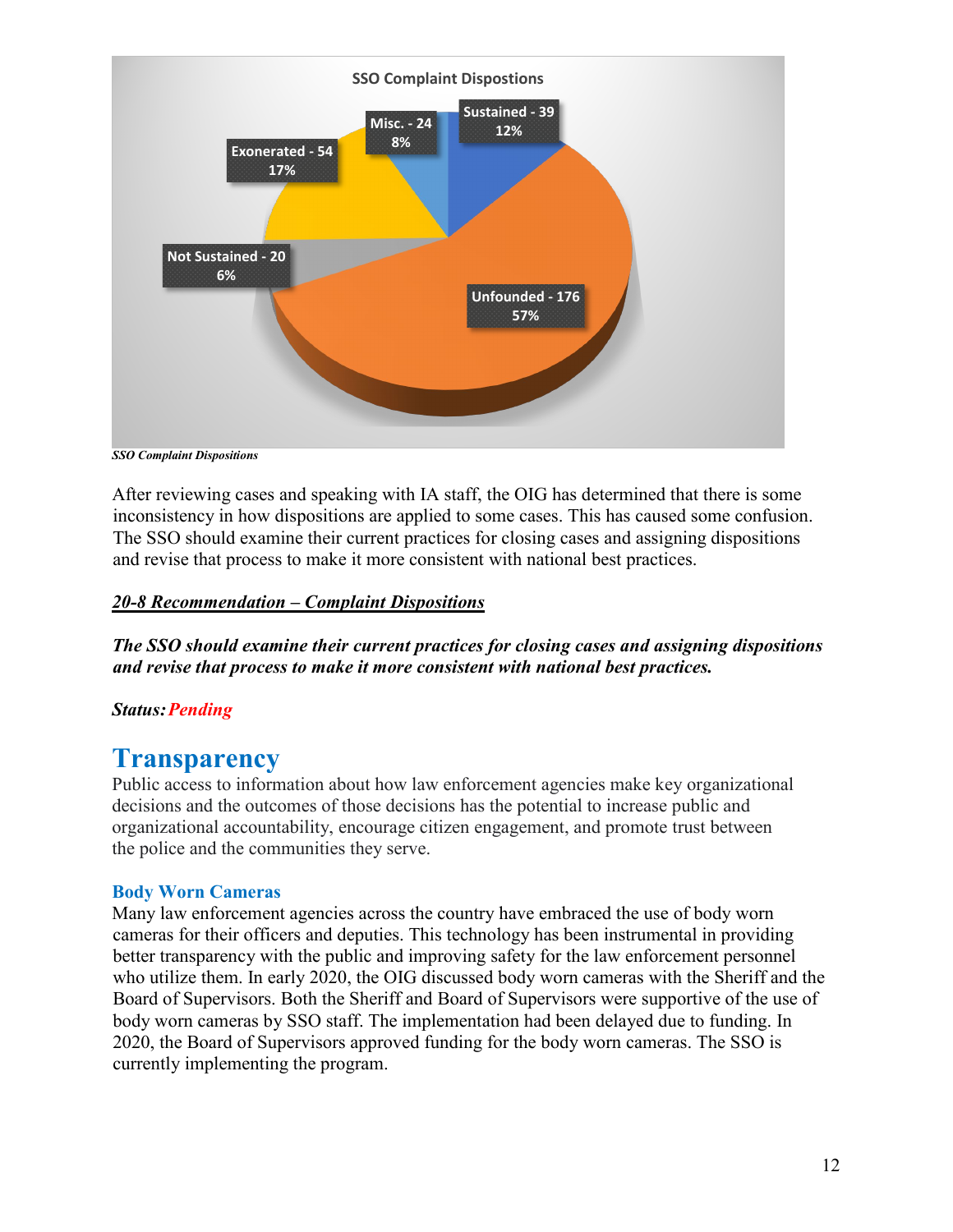# *20-9 Recommendation – Body Worn Cameras*

#### *The SSO should implement a Body Worn Camera program.*

#### *Status: In Progress*

### **Providing Information to the Public**

Transparency is a critical component to help build and maintain the public's trust. Due to the nature of law enforcement, not all information is available for public consumption. However, some community members feel the SSO lacks transparency. The OIG does agree that the SSO can improve transparency by providing more legally releasable information to the public.

Though the SSO does some good work with some reports, it can do more in its efforts to become more transparent and accountable to the community. A good starting point for increasing transparency is the release of citizen complaint and investigation data to the public. This should be done on an annual basis. This information could be part of their annual report or a separate report to the public.

#### *20-10 Recommendation – Providing Information to the Public*

*The SSO should provide their own annual public report outlining their citizen complaint and investigation data.* 

#### *Status: Pending*

#### **SSO Online Complaint/Commendation Form**

One of the ways a citizen can file a complaint directly with the SSO is to complete the online complaint/commendation form found on the Sheriff's Office website. This same tool is located on the OIG's website. The establishment of the online form made the reporting of complaints and/or commendations much more user friendly for the public.

This is an excellent tool to provide citizen's easier access to the agency. In a recent audit of the agency's website, the OIG discovered that the link to the online complaint/commendation tool was not easily found or accessible by the public. The link for the complaint/commendation form should be placed clearly on the Sheriff's Office main web page.

# *20-11 Recommendation – SSO Online Complaint/Commendation Form*

*The link for the SSO online complaint/commendation form should be placed clearly on the Sheriff's Office main web page.*

#### *Status: Pending*

#### **OIG Notification of Serious Incidents and Allegations**

The Professional Standard Division and the Internal Affairs Commander have done an excellent job notifying the OIG when an officer involved shooting has occurred. However, this timely notification needs to be expanded to other types of significant events and complaints.

In addition to officer involved shootings, the OIG should be immediately notified when there is an in-custody death, force resulting in serious injury, any allegations of criminal misconduct,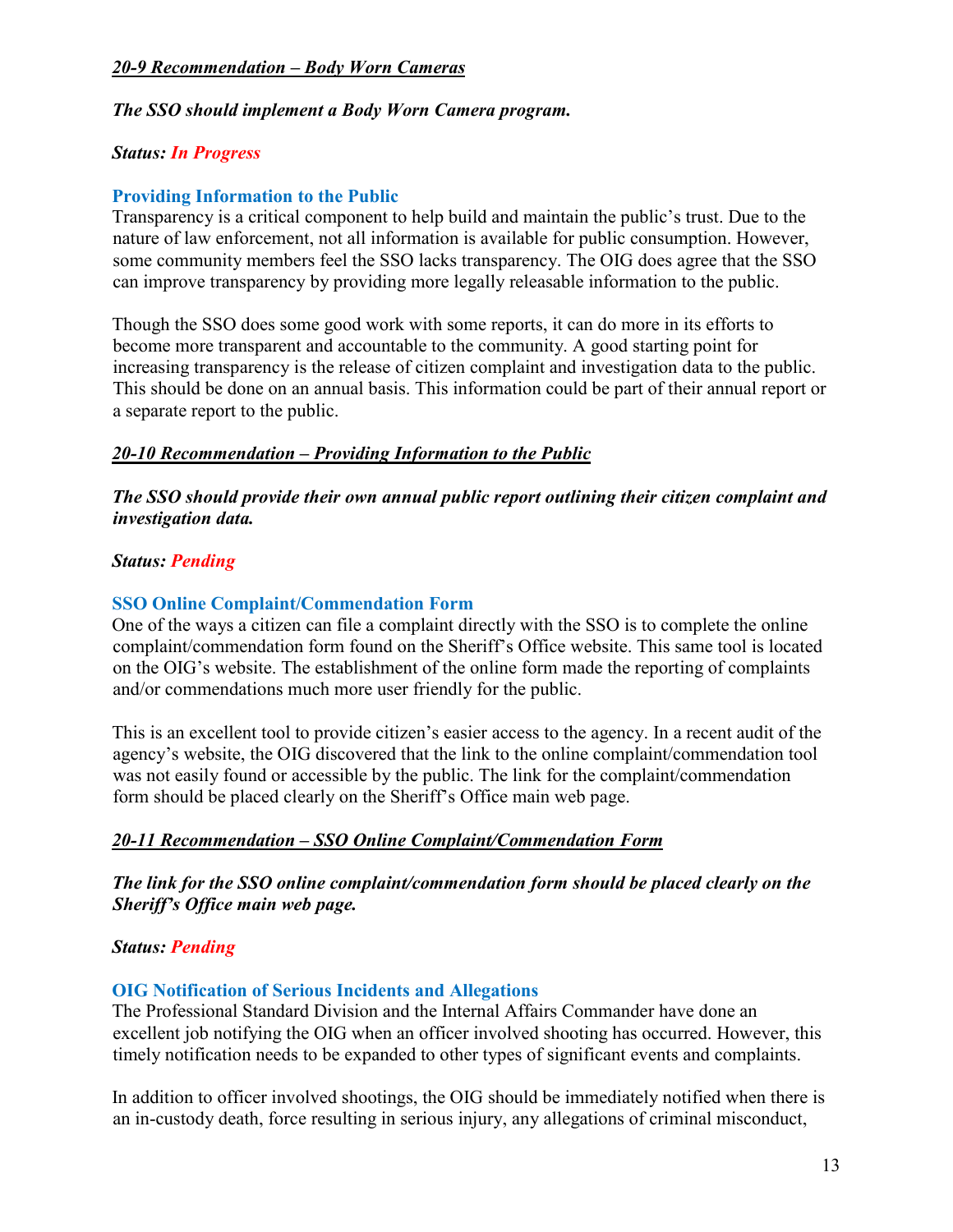and any high-profile allegation of misconduct that will likely draw the attention of the community and the media.

# *20-12 Recommendation – OIG Notification of Serious Incidents and Allegations*

*The SSO should immediately notify the OIG when there is an in-custody death, force resulting in serious injury, any allegations of criminal misconduct, and any high-profile allegation of misconduct that will likely draw the attention of the community and the media.* 

# *Status: Pending*

# **Use of Force**

Peace officers are entrusted with an enormous amount of power, including the authority to use force, and it is important that law enforcement undertake these responsibilities in a manner that is legal, ethical, and moral.

Law enforcement agencies must also promote transparency and accountability to demonstrate to the community that officers and deputies act fairly and impartially, and that there are systems in place to detect mistakes or abuses of police authority.

Public trust and cooperation are key elements of effective policing, and trust can be lost when police engage in unconstitutional or unprofessional conduct. The use of force by law enforcement has never been more scrutinized, and the review of the agency's use of force practices remains a top priority for the OIG.

After reviewing the SSO's use of force policies and procedures, the OIG has determined that the organization has strong use of force policies and procedures in place. Employees are well trained in following those policies and procedures, and SSO leadership has demonstrated a commitment to ensuring the use of force is conducted legally and within department policy.

The use of force policies and procedures provide strict guidelines for when force can be used. Force must be documented, and supervisors are required to enter force information into their use of force tracking software called "Blue Team."

The OIG has found that the agency has good accountability measures in place as it relates to the use of force. However, there are some areas for improvement as it relates to both use of force tracking and use of force review.

# **Tracking Use of Force Data**

The tracking of use of force incidents is very important for identifying any significant trends related to the use of force, and it can also help in detecting deficiencies and training needs within the organization. In early 2020, the OIG discussed the tracking of use of force incidents with agency leadership.

Though the agency does a good job documenting all use of force incidents, retrieving specific use of force data for analysis has been difficult. The agency indicated that they have a software tracking tool called "Blue Team," and that the tool became fully operational for force tracking purposes in 2020. At the time of this report, the agency is now utilizing the tracking tool.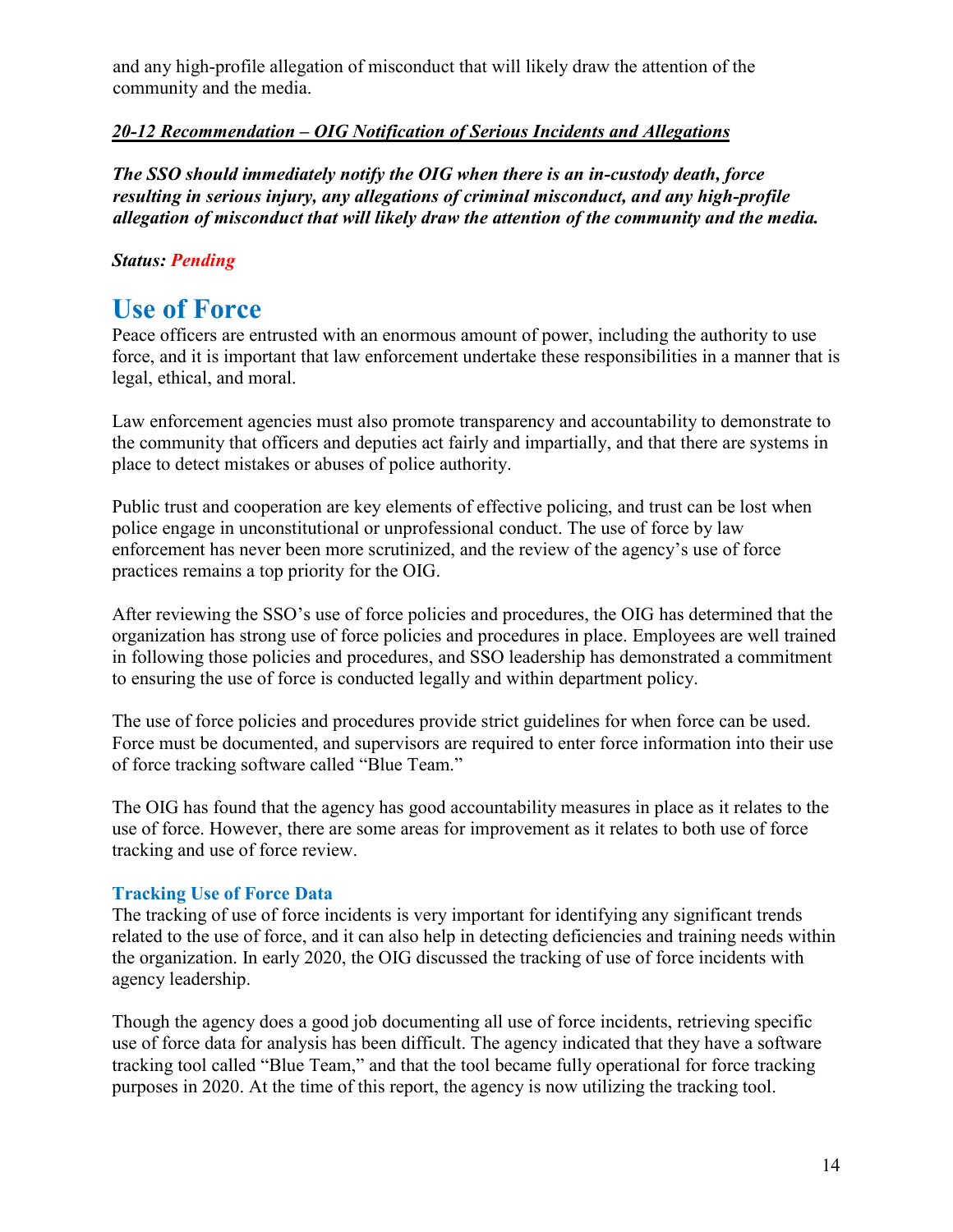# *20-13 Recommendation – Tracking Use of Force Data*

# *The SSO should fully utilize the "Blue Team" software to track, analyze, and report on use of force incidents.*

# *Status: In progress*

# **Use of Force Review Board**

The SSO has a formal Use of Force Review Board in place to review all officer involved shooting incidents, in-custody deaths if the event involved the application of force, and any other significant use of force incidents that leadership identifies for review.

The Use of Force Review Board is responsible for reviewing the circumstances surrounding the events to determine if policies were properly followed or if there was misconduct involved. The Board can make recommendations to the Sheriff related to training needs, policy revisions, or the need to investigate possible misconduct. Having a Use for Force Review Board with these responsibilities does align with national best practices.

Not all law enforcement agencies have Use of Force Review Boards in place, and the SSO should be recognized for establishing this type of force review. However, The OIG was informed that these reviews are verbal only.

The OIG understands from a legal perspective that some information in the report may not be able to be released. However, it is the opinion of the OIG that all Use of Force Board reviews should be documented in writing and made available for review when legally permitted to do so.

# *20-14 Recommendation – Documenting Use of Force Board Reviews*

# *The SSO should ensure all Use of Force Board reviews are documented in writing.*

# *Status: Pending*

# **Use for Force Analysis and Reporting**

The Use for Force Board reviews serious incidents of force. Most incidents of force do not rise to that level. However, conducting a thorough analysis of all incidents of force provides the foundation for identifying trends and improving operations and accountability.

Conducting a review and analysis of all incidents of force, at least annually, does align with national best practices. The OIG did speak with the IA Commander who indicated that he does review use of force incidents and discusses them with leadership.

Having that review and dialogue is important and healthy, but this appears to be verbal and not a formal, written analysis to help identify possible systemic issues with the use of force. Now that the agency is utilizing the use of force tracking software, the SSO should conduct a full analysis of the agency's use of force and provide a written report of that analysis at least annually to the Board of Supervisors and public.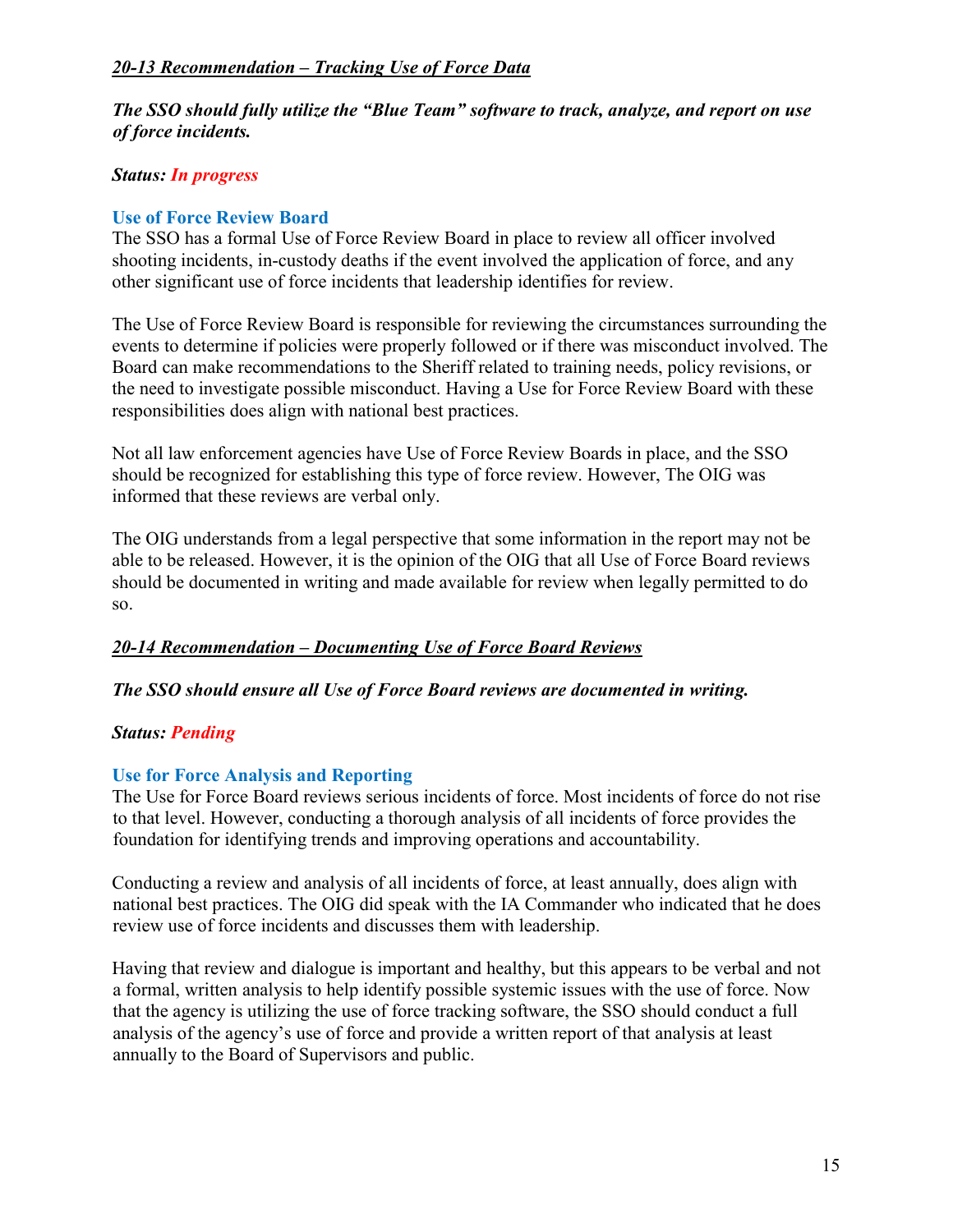# *20-15 Recommendation – Use of Force Analysis*

*The SSO should conduct a full analysis of the agency's use of force and provide a written report to the Board of Supervisors and public at least annually.* 

# *Status: Pending*

# **Carotid Neck Restraint**

In early 2020, the OIG spoke to the Sheriff about the discontinuation of the Carotid Neck Restraint. The Sheriff had already discontinued its use. Subsequently, California passed AB-1196 banning chokeholds. The SSO's use force policy complies with AB-1196.

# *20-16 Recommendation – Carotid Neck Restraint*

# *The SSO should eliminate the use of the Carotid Neck Restraint.*

# *Status: Completed*

# **COVID-19 Jail Protocols**

A top concern in 2020, and currently, is the vulnerability of incarcerated individuals during the COVID-19 pandemic. Concerns have been communicated to the OIG by the community, the Board of Supervisors, and some advocacy groups.

The Board of Supervisors directed the OIG to examine how the SSO has been working to protect both inmates and staff at the jail facilities. During this review, it was determined that the SSO was proactive in their response. In coordination with Correctional Health Services (CHS), the SSO conducted risk assessments of the Sacramento County jail facilities.

Based on those assessments, the SSO created site-specific safety protocols to outline COVID-19 guidelines and procedures in order to protect both inmates and staff. These protocols address the following:

- COVID-19 symptom identification
- Inmate management
- Masking requirements
- Personal protective equipment (PPE)
- Isolation/Quarantine process
- Contact tracing
- Potential outbreak procedures
- Patient returns and transfers
- Inmate transportation procedures
- Prevention procedures
- Cleaning practices
- Employee training

In additional to the establishment of COVID-19 safety protocols, the SSO has been regularly reporting COVID-19 statistics related to the jails.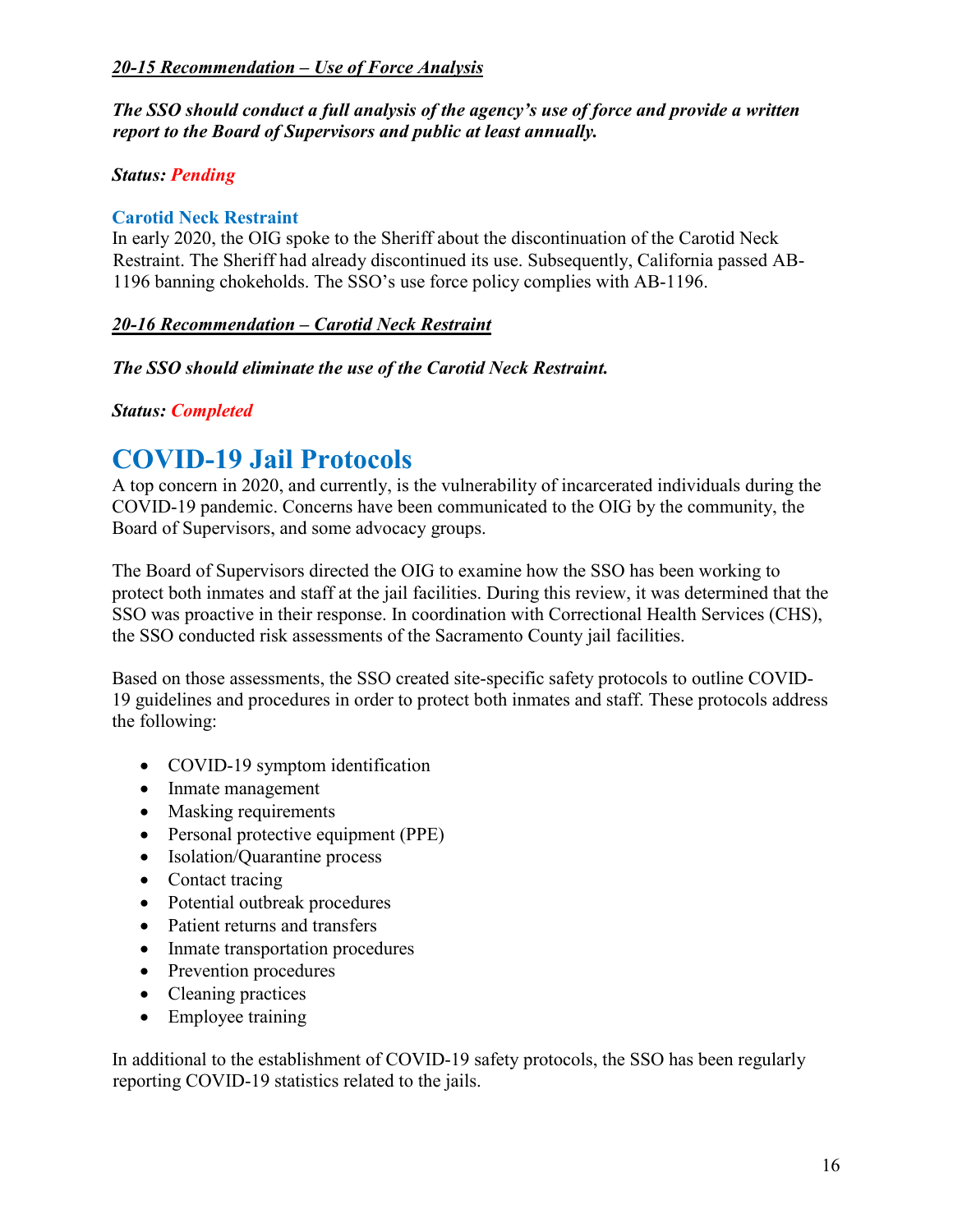As of April 28, 2021, here are the latest COVID-19 statistics for both the Main Jail (SCMJ) and the Rio Cosumnes Correctional Center (RCCC):

| • Total inmate population (Main Jail & RCCC)                       | 3,208          |
|--------------------------------------------------------------------|----------------|
| • Total COVID-19 tests since March 2020                            | 15,444         |
| • Total confirmed COVID-19 cases since March 2020                  | 1,788          |
| • Total confirmed COVID-19 cases during intake since March 2020    | 373            |
| • Total current inmates who are positive for COVID-19 (Main Jail)  | 4              |
| • Total current inmates who are positive for COVID-19 (RCCC)       | $\overline{2}$ |
| • Total number of COVID-19 related deaths                          | $\Omega$       |
| • Total inmates who have received at least 1 COVID-19 vaccine dose |                |

The OIG has extensively reviewed these protocols, interviewed jail staff and management, and conducted site visits. Based on this review, the OIG has come to the following conclusions:

- The COVID-19 written safety protocols are thorough and incorporate national best practices
- Jail staff are well trained
- Jail staff follow the COVID-19 safety protocols
- Jail staff are responsive to inmate complaints regarding COVID-19 safety

Though no system is perfect, the SSO has been proactive and diligent in their efforts to respond to the COVID-19 crisis and put procedures in place that increase safety for both inmates and staff. In this particular area, the OIG believes the SSO has been responsive and transparent.

# **Tracking of COVID-19 Related Misconduct Complaints**

During this review, it was discovered that the identification and tracking of COVID-19 specific complaints were problematic. Though these types of complaints are being fully investigated, they were not being flagged properly for tracking purposes. Because of this, it is difficult to identify exactly how many complaints are solely related to COVID-19.

The OIG spoke to the Professional Standards Division about this issue, and PSD staff agreed to start tracking complaints specifically related to COVID-19.

# *20-17 Recommendation – Tracking of COVID-19 Misconduct Complaints*

*The SSO should separately identify and track complaints of misconduct that are related specifically to COVID-19.* 

# *Status: In Progress*

# **Tracking of COVID-19 Related Inmate Grievances**

Within the jails, there is an inmate grievance process that allows inmates to file written grievances related to the conditions and treatment within the jail facilities. Those grievances are reviewed and investigated by jail supervision and a resolution is eventually communicated to the inmate who filed the grievance.

Though not all inmates agree with the outcome, the process seems to be effective. The OIG is in the process of conducting a complete review of the grievance process. There was one area identified for improvement as it relates to grievances and COVID-19.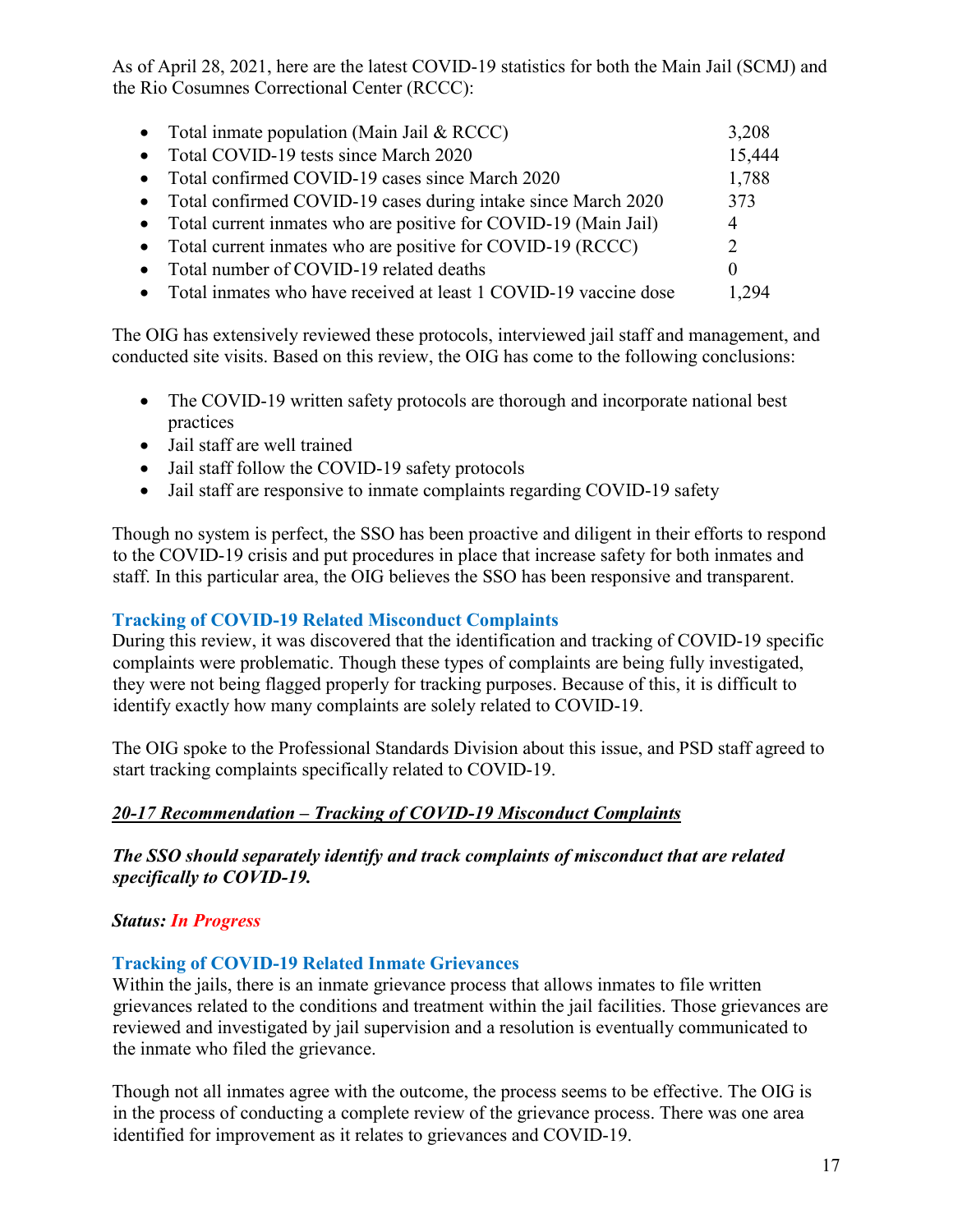As part of the OIG inquiry into COVID-19 jail procedures, the OIG requested information on the number of grievances that were filed in 2020 related specifically to COVID-19. At the time of the request, the OIG was informed that the information requested could not be provided because the grievances specifically relating to COVID-19 were not flagged and tracked. After some discussion with the OIG, staff at the jails agreed to start tracking grievances related specifically to COVID-19.

# *20-18 Recommendation – Tracking of COVID-19 Related Inmate Grievances*

*The SSO should separately identify and track inmate grievances that are related specifically to COVID-19.* 

*Status: In Progress*

# **2021 Officer Involved Shootings**

As of the date of this report, there has been a total of four Officer Involved Shootings involving deputies from the Sacramento County Sheriff's Office. These incidents are still being investigated. After these cases are closed and reviewed by the Sacramento County District Attorney's Office (DA), the OIG will provide summaries and reviews of these incidents in a future OIG report.

**Kershawn Geyger – January 15, 2021 Robert Calderon – January 18, 2021 Ali Hudson – January 19, 2021 Diante Jones Jr. – February 23, 2021**

# **2020 Officer Involved Shootings**

There were a total of three Officer Involved Shootings involving deputies from the Sacramento County Sheriff's Office during 2020. These incidents are still being investigated and/or reviewed. After the cases are closed and reviewed by the Sacramento County District Attorney's Office (DA), the OIG will provide summaries and reviews of these incidents in a future OIG report.

**Devon Slycord – February 24, 2020 Chris Paul Walker – August 22, 2020 Miguel Flores Hernandez – September 5, 2020**

# **Prior Officer Involved Shootings**

Past Inspector Generals have reported on prior Officer Involved Shootings. However, there was about an 18-month gap in reporting between the time the last OIG left office and when the current OIG started.

To help fill this reporting gap, the OIG will provide summaries and reviews of the Officer Involved Shootings that were not previously reported and have been fully reviewed by the Sacramento County District Attorney's Office (DA).

As of the date of this report, the DA has completed their review of the following Officer Involved Shootings that occurred prior to 2020.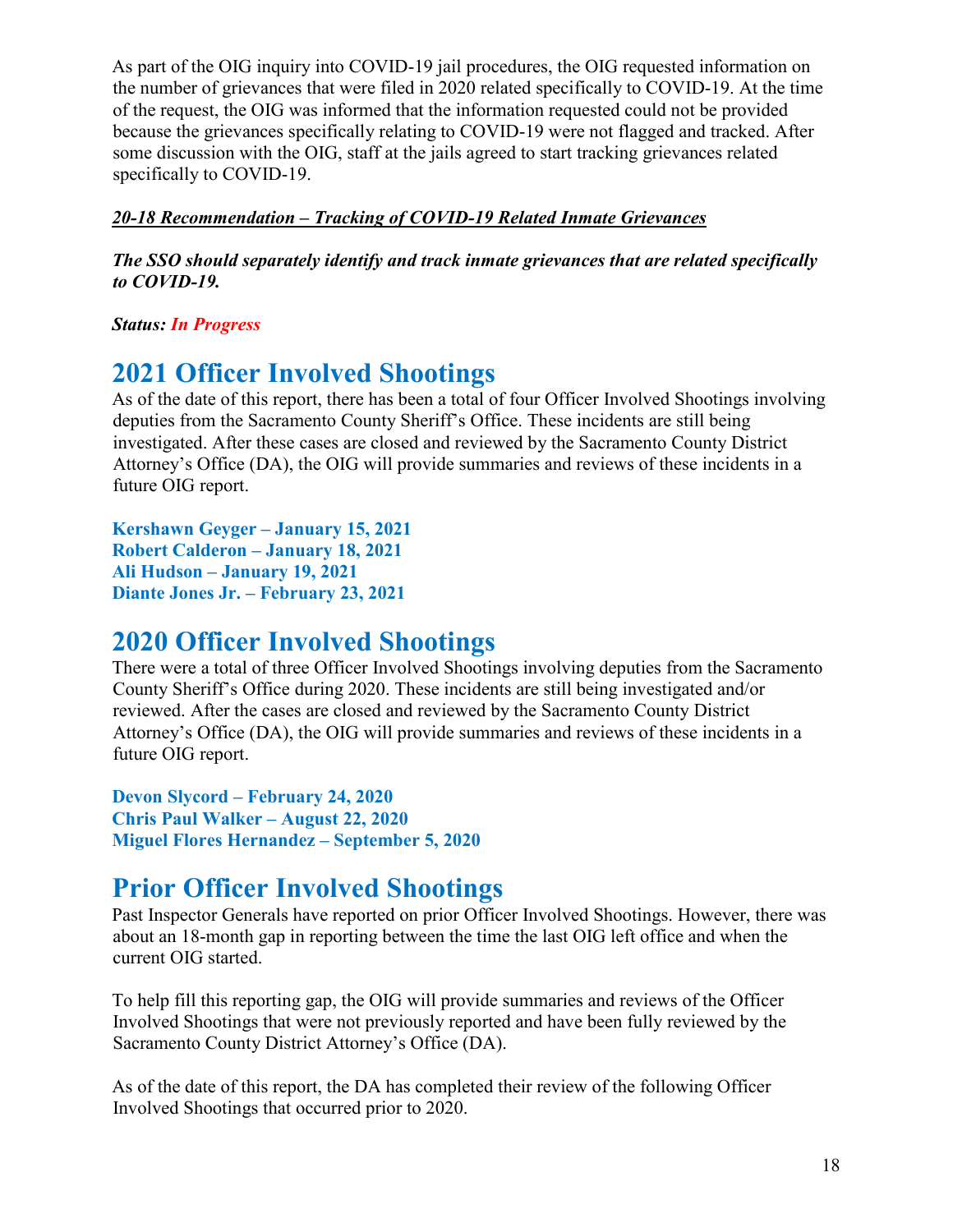### **Ricardo Jaurequi – June 3, 2018**

#### **Summary of Facts**

On June 3, 2018, at approximately 4 a.m., Joshua Griffin called 911. The dispatcher was unable to hear the caller, and the phone was then disconnected. The dispatcher was unsuccessful in trying to call Griffin back. With the inability to determine the nature of the call or emergency, deputies David Benjamin and Alexander Spencer responded to the address to investigate.

The deputies arrived to the residence approximately 15 minutes after the call was made. As the deputies walked around the perimeter of the residence, the deputies could hear someone "talking angrily" to himself. Deputies identified Griffin standing outside of his house. Griffin communicated that he was having trouble with his phone, which caused him to become disconnected with the 911 dispatcher.

Griffin indicated that his wife and children had moved out of the house, and he had not seen them for a few months. Griffin informed deputies that he believed his wife and children were at a neighbor's house. He indicated that the name of the neighbor was Ricardo Jauregui. Griffin requested that deputies check the welfare of his wife and children at Jauregui's house and ask if the children wanted to visit him. The deputies agreed. Griffin remained in his driveway while deputies proceeded over to Jauregui's home.

As deputies walked up the Jauregui's home, Deputy Spencer heard the sound of a round being chambered into a firearm. Deputy Spencer yelled, Gun! Gun! Gun! and ran to his right onto the front lawn looking for cover. Deputy Benjamin observed Jauregui moving quickly from the side fence on the left of the home into the front yard. Jauregui yelled, "Get the fuck off my property!" and something close to, "Get out of here you crazy person." Deputy Benjamin observed Jauregui holding what he believed to be a handgun in Jauregui's right hand. Deputy Benjamin retreated to the street and then turned around and drew his firearm. Deputy Benjamin then observed Jauregui holding a handgun in his right hand above his waist. Deputy Benjamin believed at that moment that Jauregui was going to shoot him.

Based on this assessment, Deputy Benjamin fired four shots at Jauregui. Deputy Spencer was unable to find cover and drew his firearm. Deputy Spencer observed Jauregui holding a handgun with both hands and was pointing it in Deputy Benjamin's direction. Deputy Spencer fired four shots at Jauregui. After those shots were fired, Jauregui fell to the ground. After Jauregui fell to the ground, Jauregui yelled, "I'm sorry! I'm sorry!" Deputies determined that Jauregui was shot in the right upper arm and immediately requested medical assistance. The Fire Department and paramedics responded to the scene and administered medical treatment. Jauregui was subsequently transported to the hospital for his non life-threatening injury. A Glock Model 27 .40 caliber pistol was recovered about 4 feet from where Jauregui fell with one round in the chamber and 7 rounds in the magazine.

Jauregui told investigators that Griffin's wife and children were never at his home. He stated that Griffin's father told him that his son was "going off" because his wife and children had left. Another neighbor was approached by Griffin previously asking where his wife and children were. The neighbor told Jauregui that he kept a shotgun by the door because of Griffin's behavior. Jauregui described Griffin as "crazy." Jauregui told investigators that prior to the shooting, he heard yelling and screaming outside. Griffin was yelling his name and yelling that his wife and children were at Jauregui's house and he wanted them back. Jauregui was concerned that Griffin might harm him, so he retrieved a Glock handgun for protection. Jauregui rushed out of the house and observed flashlights illuminating the trees. He thought it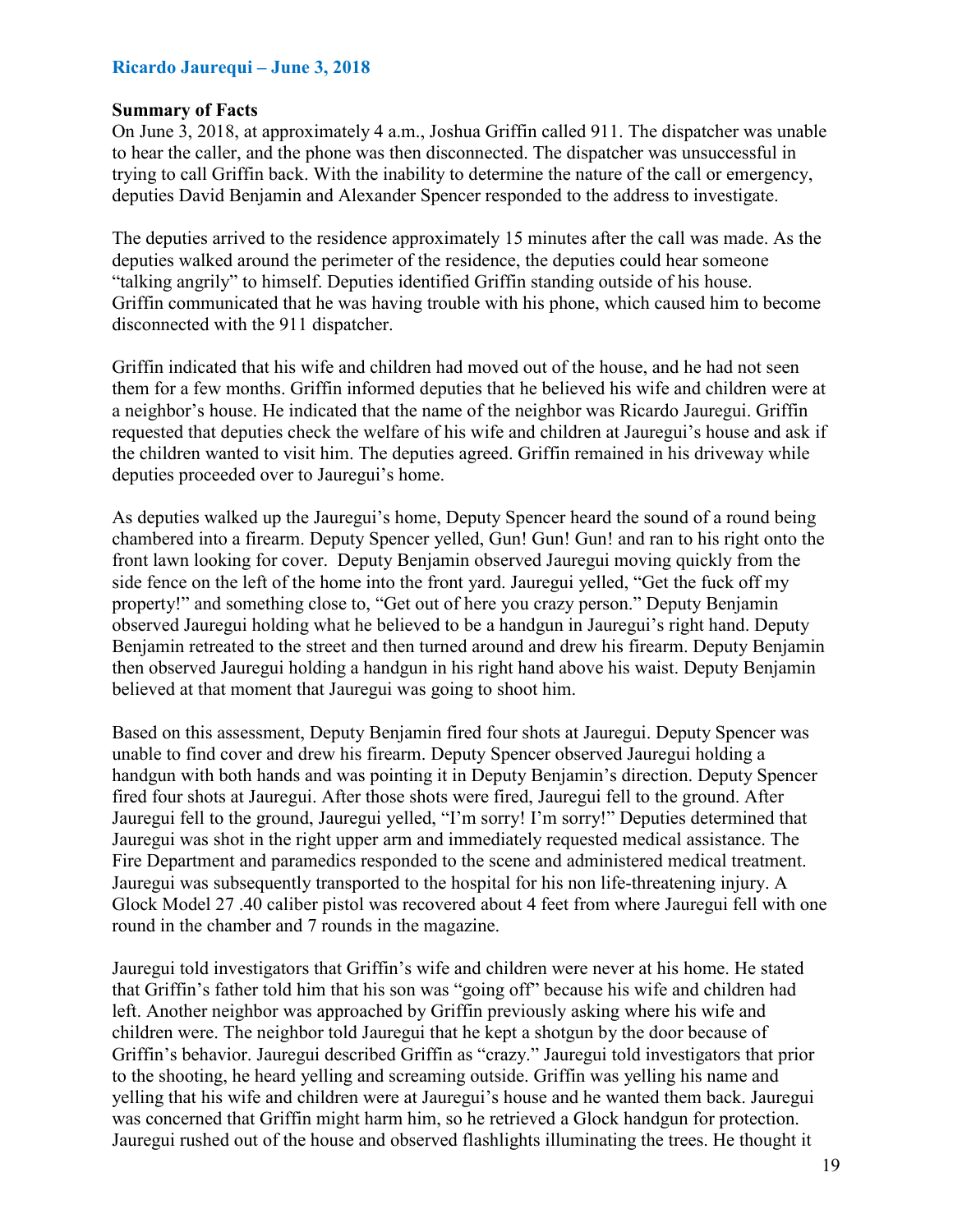was Griffin using his cellphone flashlight. Thinking it was Griffin, Jauregui yelled, "Get the fuck off my property!" Jauregui stated that he might have raised the gun, but he did not recall aiming it. Jauregui observed the deputies' badges and heard, "Put the gun down." The deputies shot Jauregui, and he fell to the ground.

### **District Attorney Legal Analysis**

A peace officer may use deadly force under circumstances where it is reasonably necessary for self-defense or defense of another. California law permits the use of deadly force if the officer actually and reasonably believed he was in imminent danger of death or great bodily injury. (CALCRIM 505, 507, 3470). An officer who uses deadly force must actually believe that force is necessary. The appearance of danger is all that is necessary; actual danger is not. (*People v. Toledo* (1948) 85 Cal.App.2d 577; *People v. Jackson* (1965) 233 Cal.App.2d 639).

Thus, the officer may employ all force reasonably believed necessary. (CALCRIM 3470). The reasonableness of a particular use of force must be judged from the perspective of a reasonable officer on the scene, rather than with 20/20 hindsight. The calculus of reasonableness must embody allowance for the fact that police officers are often forced to make split-second judgments – in cases that are tense, uncertain, and rapidly evolving – about the amount of force that is necessary in a particular situation. (*Graham v. Connor* (1989) 490 U.S. 386).

In this case, deputies Spencer and Benjamin responded to Jauregui's residence based on Griffin's request to check on his family. As they walked up the driveway, the deputies were confronted by Jauregui chambering a round in his gun, demanding that they get off of his property, and running towards them on a dark street.

While the deputies were retreating from Jauregui, they observed Jauregui holding a gun in a position consistent with shooting them. The deputies did not know that Jauregui's intent was to frighten Griffin. Although inadvertent, Jauregui displayed deadly force to the unsuspecting deputies. Given the totality of Jauregui's words and conduct, it was reasonable for Deputies Spencer and Benjamin to believe they were in imminent danger of death or great bodily harm.

#### **District Attorney Conclusion**

Deputies Spencer and Benjamin were justified in shooting Jauregui in self-defense and in defense of each other. Their conduct under these circumstances was lawful. Accordingly, we will not take further action in this matter.

# **OIG Review**

The OIG reviewed the circumstances surrounding this case to determine if there were any issues or discrepancies related to department policies, operations, tactics, or training. Based on this review, the OIG did not find the need to issue any recommendations stemming from this Officer Involved Shooting.

# **Travis York – December 15, 2018**

#### **Summary of Facts**

On December 15, 2018, Travis York, Dale Dare, and Donald Horstein stole a television and sound bar from a Walmart in Elk Grove. The Elk Grove police department located the suspects' vehicle at a gas station. All three suspects were in the vehicle along with the stolen property. Dare and Horstein were immediately detained without incident. York, who was sitting in the back seat, refused to follow the officers' directions. York then pulled out a handgun, held it to his head, and threatened to shoot himself. Officers immediately backed off. York then climbed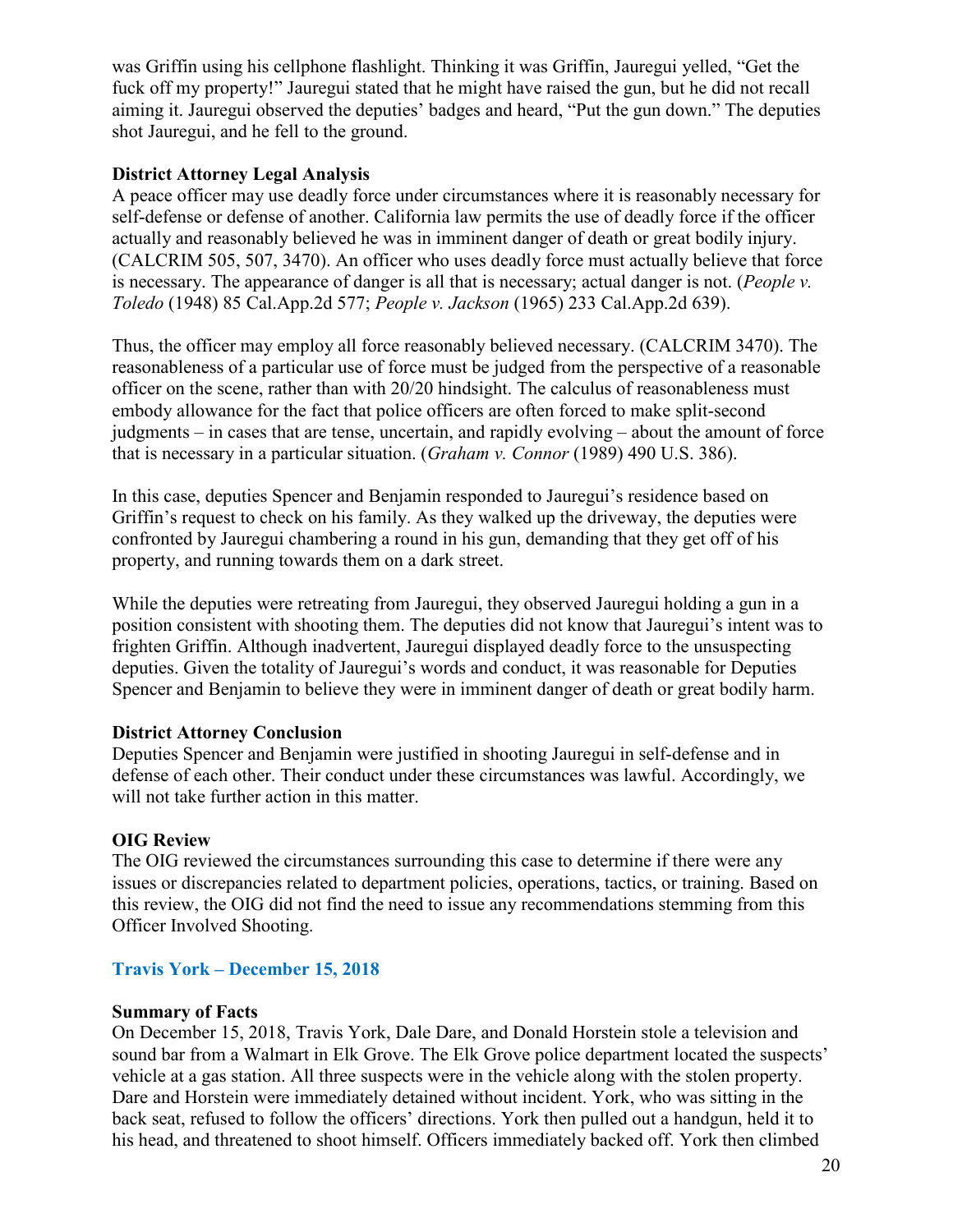into the driver's seat and fled at a high rate of speed. Officers chased the vehicle but eventually lost sight of it. Officers located the vehicle parked at a nearby residence. As officers approached the house, they observed York and a female walk out of the residence. York dropped his backpack, ran into the backyard, and jumped over a fence and fled on foot. Dare and Horstein identified the outstanding suspect as Travis York. A records check indicated that York had an outstanding arrest warrant as a parolee-at-large.

Shortly afterwards, Elk Grove Police received a report of an attempted carjacking. It was discovered that York attempted to carjack a citizen at gunpoint a short distance from where York was last seen. York successfully carjacked a second citizen and fled the area in her Toyota 4Runner. Elk Grove police department detectives obtained an arrest warrant and contacted the Sacramento County Sheriff's Office for assistance in arresting York. Sheriff Detectives Lemus and Bell attended a briefing and were told that York had prior military experience and training.

On December  $17<sup>th</sup>$ , detectives were conducting surveillance when they observed a white female enter the driver's side of an Isuzu Rodeo parked in the parking lot of a nearby motel. Detective Lemus could see that a white male was in the passenger seat. Lemus believed there was a high probability that it was York in the vehicle, but he could not make a positive identification. Lemus followed the vehicle in an unmarked car. Detective Bell was in a fully marked Sheriff's vehicle and followed behind them.

As they continued to follow the vehicle, Detective Lemus observed the white male sitting low in the passenger seat, as if to conceal himself. He then observed the male reach into the back seat to grab a bag. Detective Lemus believed at the time that the white male might have been arming himself. The Isuzu drove into a parking lot where Detective Bell was able to positively identify that the white male passenger was Travis York.

The Isuzu then started to park in a parking stall. As the vehicle came to a stop, York stepped out of the vehicle and began walking toward Detective Lemus. Detective Lemus believed York had a handgun in his hands and exited his unmarked vehicle with his rifle and began shouting directions at York. Detective Lemans was wearing a gun belt and black vest with a badge and the word "Sheriff" clearly marked on the front and back.

York failed to obey the commands. Deputy Lemus noticed that York's hands were in the area of his waistband. York climbed back into the Isuzu. Detective Lemus did not know whether the female driver was with York willingly. He believed York was not going to surrender and was concerned that York was going to shoot at him or his fellow responding officers to avoid apprehension.

Detective Bell exited his marked patrol vehicle wearing the same identifying markings as Detective Lemus. He observed that York was not following the commands of Detective Lemus. As Detective Bell was placing himself in a position that would pose the least risk to innocent bystanders, he observed York move his hands from the area of his chest to the area of his waistband, look directly at Detective Bell, and walk briskly back to the Isuzu passenger door. The passenger door opened, and Detective Bell saw York's hands in the area of his waistband. Detective Bell saw a black object that he believed was a gun.

Detective Bell was in fear for his life, the lives of his partner, and the lives of the civilian shoppers located nearby. Both Detectives Lemus and Bell fired their rifles at York. Detective Lemus fired six shots, and Detective Bell fired 10 shots. York fell to the ground. Responding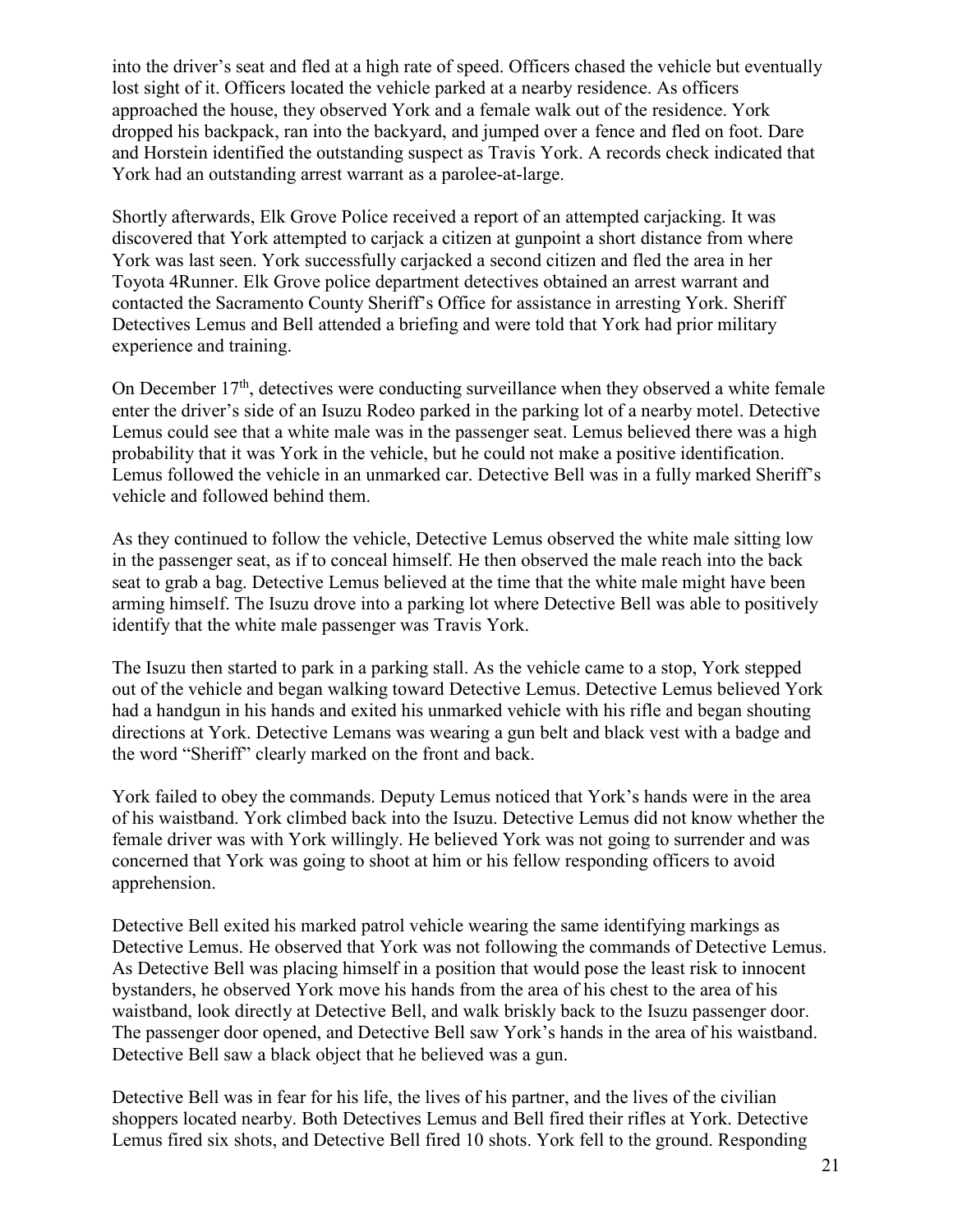officers administered first aid, but York died at the scene. A loaded black semi-automatic pistol was found underneath York's body. A full box of 9mm ammunition and 28 grams of methamphetamine were found in York's jacket pockets. An autopsy confirmed the presence of methamphetamine in York's system.

The driver and owner of the Isuzu told investigators that she had known York for about a week. She stated that she had seen York with a knife and a gun. As they were driving, York told her that he suspected police were following them. She thought York was being paranoid. York noticed that the vehicle Detective Lemus was driving was following them. She indicated that as she began to park in a parking stall, York jumped out of the vehicle before it came to a complete stop. York then came back and yelled, "Go! Go! Go! Get out of here!" She could see that the officers were law enforcement based on how they were dressed. She refused to drive, and she heard the officers yelling for York to put his hands up and then heard a bunch of gunshots.

A witness at the scene observed an officer pointing a rifle and then observed a tall white man wearing a jacket in the area where the rifle was being pointed. She described that the tall white man reached inside his jacket as if he was reaching for a weapon. She observed the officer approaching and yelling for the subject to stop. She then observed the subject running back to his car. As she began to run away, she heard "a lot of gunshots." The in-car camera from Detective Bell's vehicle shows Detective Bell exiting his vehicle, and a voice can be heard yelling, "Show me your fuckin' hands! Let me see your hands, now!" About 6 seconds later, there are the sounds of several shots, a pause, and then a second flurry of several shots.

# **District Attorney Legal Analysis**

A peace officer who has reasonable cause to believe a person has committed a public offense or is a danger to others may use reasonable force to detain or arrest the person, to prevent the person's escape, or to overcome the person's resistance. (California Penal Code section 835a; CALCRIM 2670).

An officer who detains or arrests a person does not need to retreat or stop his or her efforts if the person resists or threatens resistance. Moreover, using reasonable force does not make the officer an aggressor or cause him or her to lose the right to self-defense. (California Penal Code section 835a). The person being detained or arrested has a duty to permit himself or herself to be detained, and the person must refrain from using force or any weapon to resist arrest. (*People v. Allen* (1980) 109 Cal.App.3d 981, 985; California Penal Code section 835a; CALCRIM 2670, 2671, 2672).

In the present matter, Detective Lemus and Detective Bell had been briefed that York and his two crime partners had stolen a television and a sound bar from Wal-Mart. When officers located and detained their vehicle with the stolen property, York put a gun to his own head, threatened to shoot himself, jumped into the driver's seat, and drove away at a high rate of speed, jumped a fence and eluded officers. York then tried to carjack two separate victims at gunpoint and was successful on his second attempt.

Detective Lemus and Detective Bell clearly had reasonable cause to detain York for these public offenses. The detectives ordered York to stop and to put his hands in the air, but York refused. York had a duty to submit himself to Detective Bell and Detective Lemus' custody, just as he had a duty to submit to the custody of Elk Grove Police on the two occasions following the theft from Wal-Mart. He failed to do so. Instead, York ignored the detective's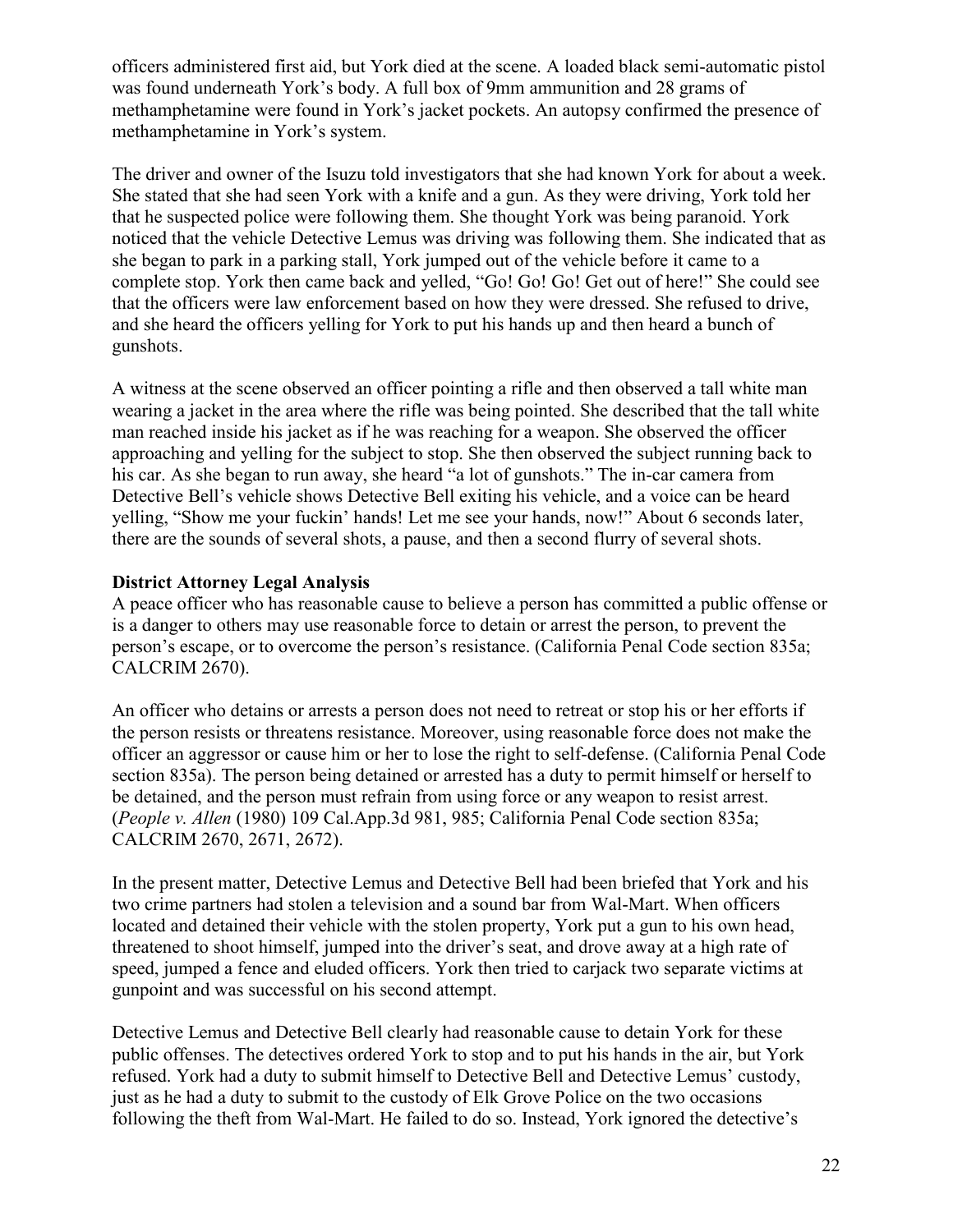commands, ran back towards the Isuzu, ordered the driver to drive away, and appeared to be grabbing for his semi-automatic pistol.

A peace officer may use deadly force under circumstances where it is reasonably necessary for self-defense or defense of another. California law permits the use of deadly force if the officer actually and reasonably believed he or she was in imminent danger of death or great bodily injury (CALCRIM 505, 507, 3470). An officer who uses deadly force must actually believe that force is necessary. The appearance of danger is all that is necessary; actual danger is not (*People v. Toledo* (1948) 85 Cal.App.2d 577; *People v. Jackson* (1965) 233 Cal.App.2d 639). Thus, the officer may employ all force reasonably believed necessary (CALCRIM 3470). The reasonableness of a particular use of force must be judged from the perspective of a reasonable officer on the scene, rather than with 20/20 hindsight.

The calculus of reasonableness must embody allowance for the fact that police officers are often forced to make split-second judgments – in circumstances that are tense, uncertain, and rapidly evolving – about the amount of force that is necessary in a particular situation (*Graham v. Connor* (1989) 490 U.S. 386).

*1. This incident occurred prior to California Assembly Bill 392's amendments to Penal Code sections 196 and 835a. Therefore, this incident is analyzed under the law as it existed at the time of the events.* 

Here, Detective Lemus and Detective Bell were reasonable in their belief that York posed an imminent danger of death or great bodily injury to themselves, each other, and the public who were in the immediate vicinity of the parking lot. The detectives had been briefed on the circumstances of York's prior actions during the last two days, including the lengths he would go to avoid capture. They knew York was armed, and they were aware that he pulled a firearm and pointed it at his own head and threatened to shoot in order to escape from the officers following the theft in Elk Grove.

They were aware that he had then driven at a high rate of speed to avoid officers, placing others on the roadway at risk of injury. They were further aware that he then attempted a carjacking at gunpoint to obtain a vehicle to avoid capture and that he then committed a second carjacking at gunpoint of a separate victim.

When the detectives were following York in the white Isuzu on December 17, they did not know if the woman driving the Isuzu was with York willingly. They did not know if she was a hostage and was in danger when York ran back to the Isuzu during the encounter with the detectives, or if she was a willing participant who could provide York with his means of escape.

The detectives were further aware of the proximity of numerous civilians in the immediate vicinity coming to or from their cars as they shopped in the supermarket. They were afraid that any of them were potentially in danger from being struck by gunfire if York decided to start firing at the detectives. They were further aware that York might try to take one of the civilians or their vehicles to make his escape.

As the detectives confronted York in the parking lot, they were wearing distinctive vests identifying themselves as law enforcement. Detective Bell was standing outside a marked patrol unit, both officers were carrying rifles, and they were giving commands to York for him to raise his hands and surrender. Not only did York refuse to comply, he attempted to re-enter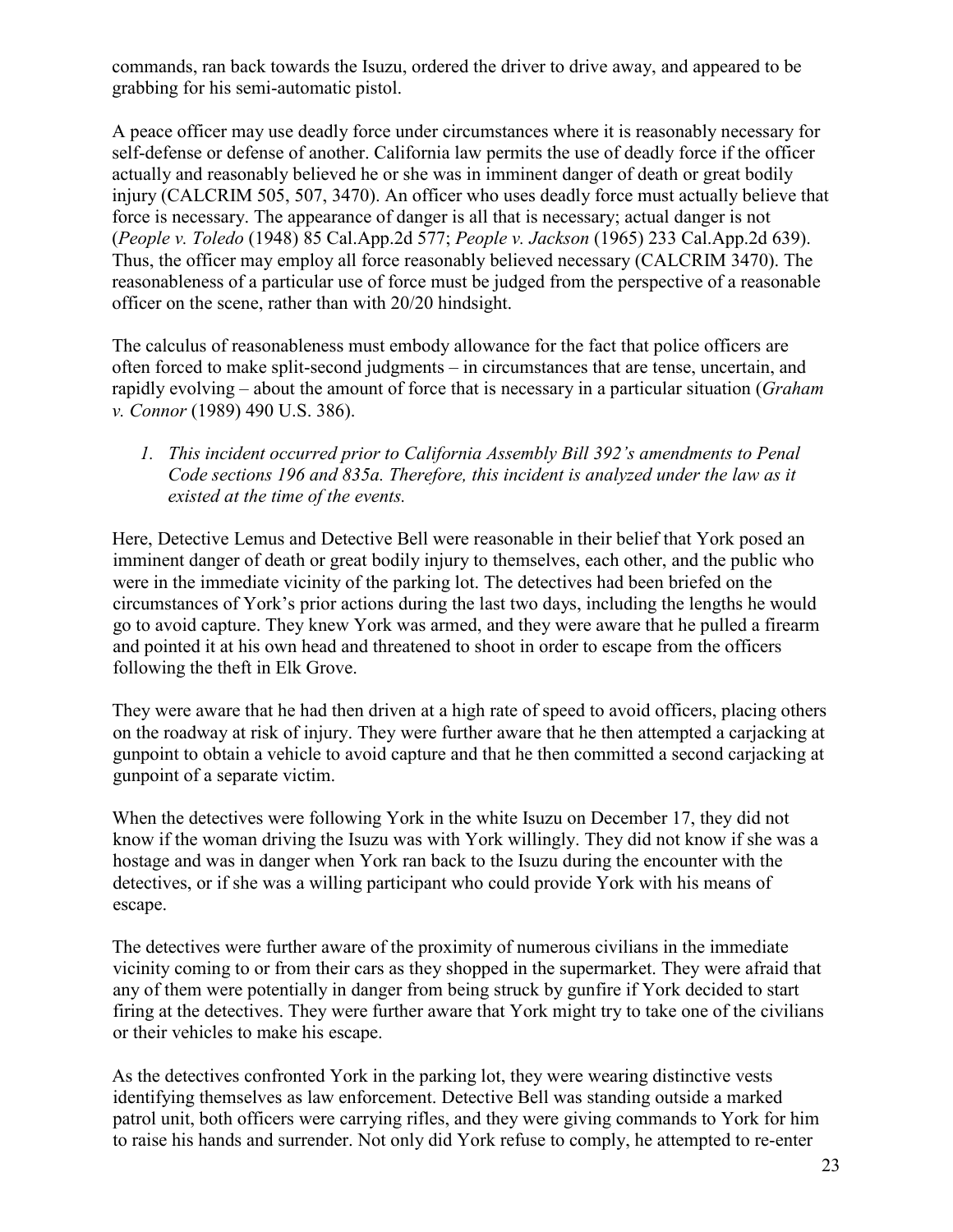the Isuzu and, as also observed by a civilian witness, appeared to be reaching in his jacket for a gun. Detective Bell observed a black object that he believed to be a gun. Given all of these circumstances, the detectives' belief that York posed an imminent danger of death or great bodily injury to others was reasonable.

# **District Attorney Conclusion**

Based on the circumstances of this incident, Detectives Lemus and Bell were justified in shooting York to defend themselves and others. York posed a significant threat of death or serious physical harm to the detectives and others. Accordingly, we will take no further action in this matter.

# **OIG Review**

The OIG reviewed the circumstances surrounding this case to determine if there were any issues or discrepancies related to department policies, operations, tactics, or training. Based on this review, the OIG did not find the need to issue any recommendations stemming from this Officer Involved Shooting.

# **2021 In-Custody Deaths**

As of the date of this report, there has been a total of four In-Custody Deaths in 2021. These incidents are still being investigated. After these cases are closed and reviewed by the Sacramento County District Attorney's Office (DA), the OIG will provide summaries and reviews of those incidents in a future OIG report.

```
Untwan Smith – January 26, 2021
William Stevens – February 16, 2021
Deyyj Watts – February 26, 2021
Jadmon Barrett – April 2, 2021
```
# **2020 In-Custody Deaths**

The following In-Custody Deaths occurred in 2020. These cases are still open and under investigation. Once these cases are closed and reviewed by the Sacramento County District Attorney's Office (DA), the OIG will provide summaries and reviews of those incidents in a future OIG report.

```
Antonio Thomas – January 21, 2020
Gary Hamlin – January 27, 2020
Travis Welde – August 4, 2020
Herman Johnson – August 11, 2020
Michael Bazley – November 9, 2020
Gonzalo Garcia – November 23, 2020
```
# **Prior In-Custody Deaths**

Past Inspector Generals have reported on In-Custody Deaths. However, there was about an 18 month gap in reporting between the time the last OIG left office and when the current OIG started. To help fill this reporting gap, the OIG will provide summaries and reviews of the In-Custody Deaths that were not previously reported and have been fully reviewed by the Sacramento County District Attorney's Office (DA). As of the date of this report, the DA has completed their review of the following In-Custody Deaths that occurred prior to 2020.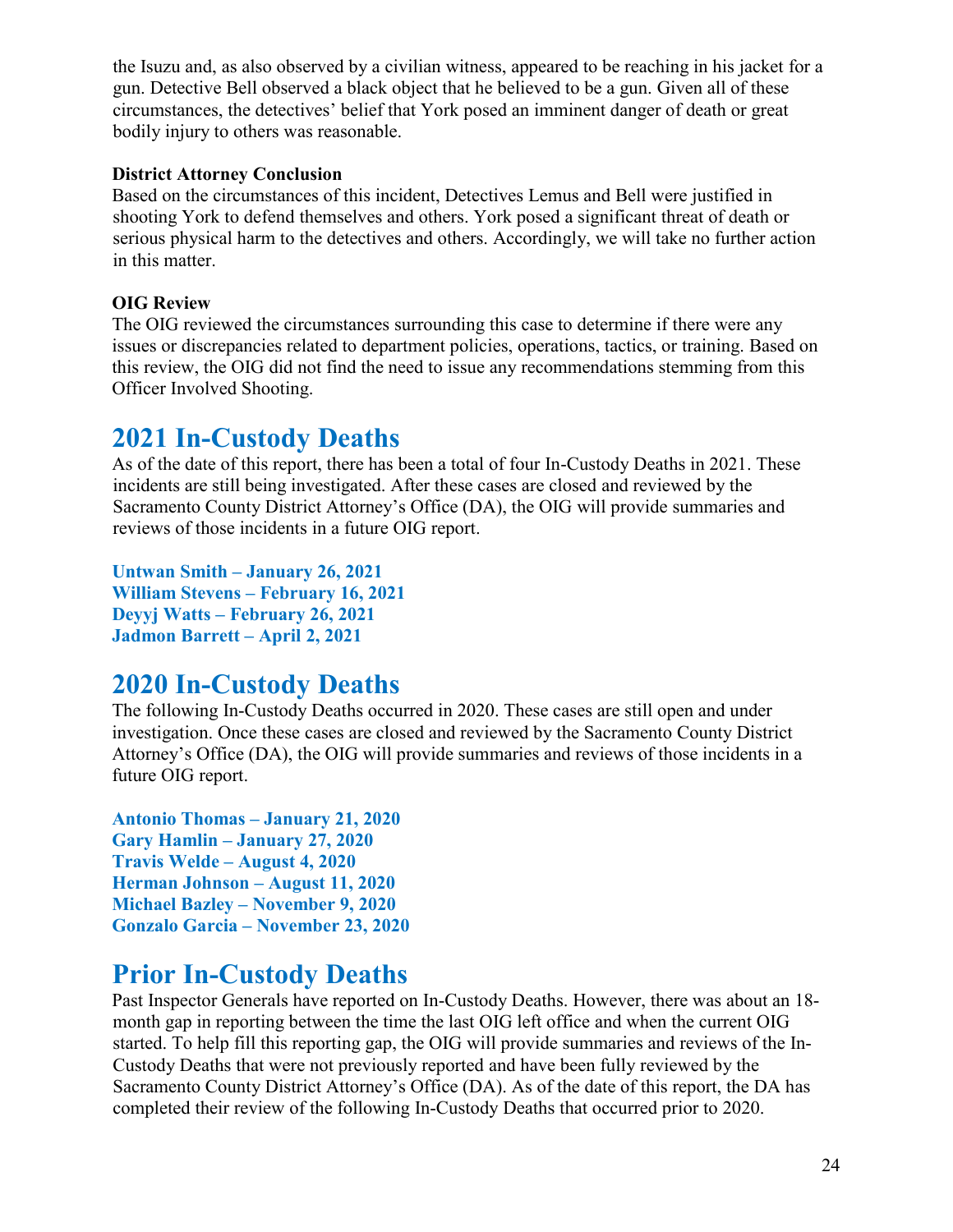#### **Kenton Ballard – February 28, 2018**

#### **Summary of Facts**

On February 7, 2018, Kenton Ballard was booked into the Sacramento County Main Jail (SCMJ) for a probation violation and possession of drug paraphernalia. During intake, he denied that he had any issues with chest pain, shortness of breath, difficulty breathing, recent injuries, or serious medical conditions. On February 23, 2018, Ballard was transferred to the Rio Cosumnes Correctional Center (RCCC).

Sacramento County Sheriff's Deputy Brown was working as a transportation officer at RCCC on the morning of February, 28, 2018. He and other deputies were responsible for transporting inmates from RCCC to SCMJ for court appearances. Ballard was one of the multiple inmates scheduled for transport. Deputy Brown first contacted Ballard at the RCCC holding tank prior to transport to SCMJ. Ballard's appearance and demeanor appeared normal, and he did not report any medical difficulties to Deputy Brown. Ballard was transported to SCMJ and placed in a holding tank without incident.

At approximately 6:57a.m., Deputy Rowe was notified of a "man down" in a transport cell. Deputy Rowe and a nurse responded and found Ballard lying on the floor. Deputy Rowe saw no visible signs of trauma to Ballard's face or body and observed no blood on his person or immediate vicinity.

Ballard appeared confused, and quietly mumbled that his stomach hurt. Deputy Rowe and the nurse removed Ballard from the cell and assisted him in sitting up against the wall. Deputy Rowe asked Ballard what was wrong, and Ballard indicated he could not keep anything down. The nurse and additional medical staff assessed Ballard's vitals. Deputy Rowe and the nurse placed Ballard in a wheelchair and took him to the nurse's station. Ballard appeared to be more coherent and requested water. Ballard drank the water and appeared more alert.

Ballard told medical staff he had been experiencing stomach and neck pain and diarrhea for about two weeks. An examination determined Ballard had a weak pulse and his blood pressure was unobtainable. A test for occult blood during the rectal exam was strongly positive. A Code 2 ambulance was requested for Ballard at approximately 7:20 a.m. Shortly afterwards the request was upgraded to Code 3. At 7:35 a.m., Deputy Pearson was assigned to accompany Ballard in the ambulance from the jail to Sutter Medical Center. Paramedics arrived at the nurse's station inside the jail at approximately 7:41 a.m. Paramedics provided medical attention and took him on a gurney to an ambulance. Ballard was conscious and speaking with paramedics inside the ambulance.

Ballard was transferred to the Sutter Medical Center Emergency Room at approximately 8:00 a.m. At that time, he was still conscious and responsive. Ballard stated that he was experiencing pain all over his body, especially his stomach and back. Deputy Pearson observed Ballard writhing around in his hospital bed. According to Deputy Pearson, once the medical staff gave him pain medication, Ballard fell asleep. Meanwhile, Deputy Pearson observed the medical staff performing medical tests on Ballard.

Ballard began yelling for help at approximately 10:18 a.m. According to Deputy Pearson, the physician had difficulty treating Ballard due to his writhing and yelling, and Ballard was given more pain medication. As the doctor prepared to draw additional blood from him, Ballard's breathing slowed and stopped. The doctor and staff performed CPR and intubated Ballard. A short time later, Ballard was stabilized and medical care and testing continued. Once test results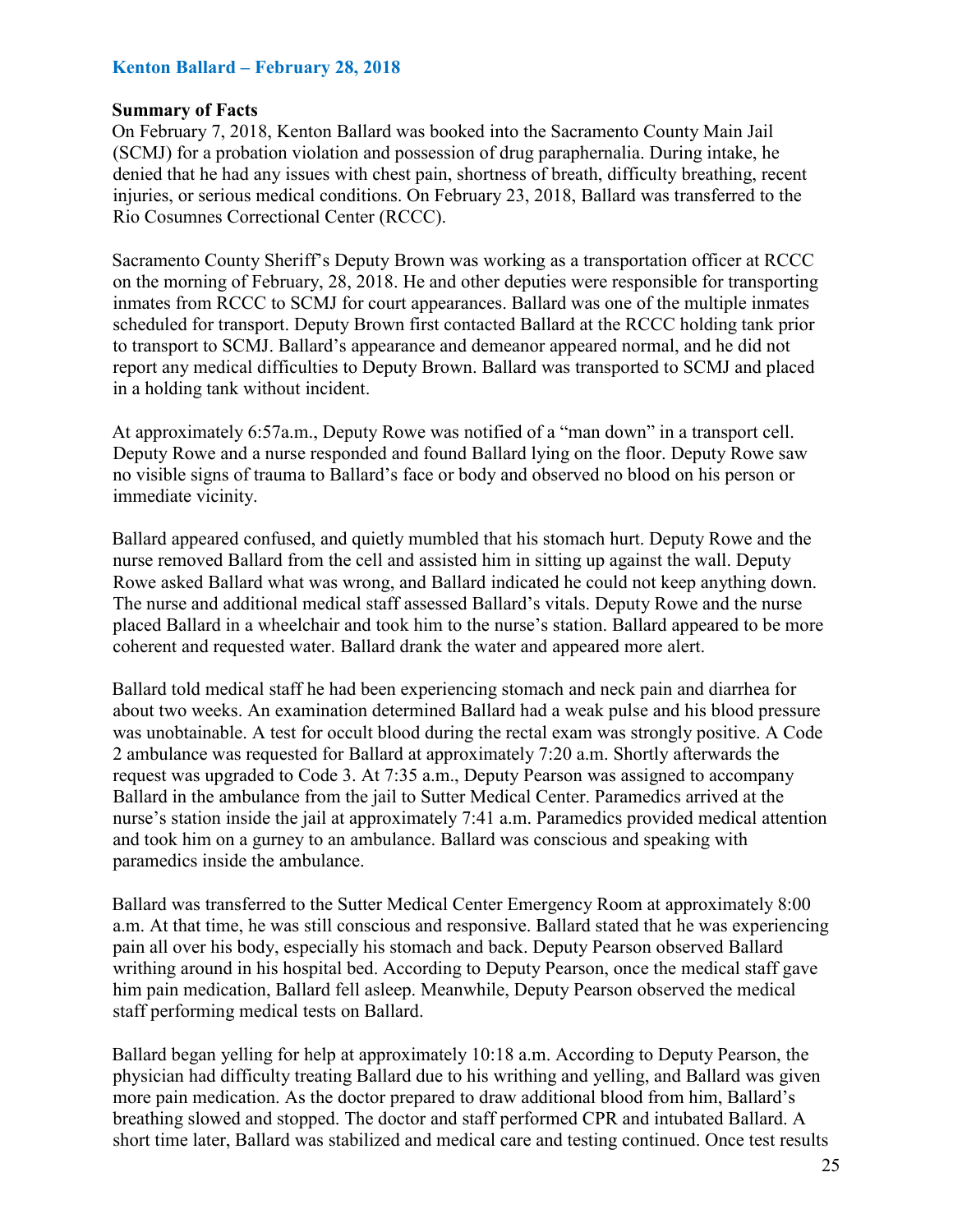came back, medical staff told Deputy Pearson at approximately 11:05 a.m. that Ballard's chance of survival was low. Medical staff continued treatment. At approximately 12:03 p.m., the Sheriff's Office released Ballard from custody. Ballard remained at the hospital, and the Sheriff's deputies had no further contact with him. Ballard died at approximately 1:48 p.m.

Following his death, multiple inmates were interviewed. Inmates who observed Ballard on the bus from RCCC to SCMJ indicated generally that Ballard appeared sick and was breathing abnormally. Inmates who observed Ballard in the holding tank as SCMJ indicated that Ballard did not appear well and was observed groaning on the floor. An inmate pressed the emergency button and deputies and a nurse responded. Ballard was taken away on a stretcher.

The report of the Sacramento County Coroner indicated the cause of Ballard's death was disseminated cryptococcosis. There was no evidence of trauma. According to a memorandum by Dr. Grant G. Nugent, MD, Medical Director of Correctional Health Services, disseminated cryptococcosis is a disease caused by a fungus. The Sacramento County District Attorney's Office Laboratory of Forensic Services examined a sample of Ballard's femoral blood. The laboratory determined Ballard's blood contained lidocaine. The Coroner's report indicated the presence of lidocaine was "most likely related to the resuscitation procedure."

#### **District Attorney Conclusion**

Ballard died from a disease and no evidence of criminal misconduct is presented or suggested in any of the supporting reports. The District Attorney's Office will take no further action in this matter.

#### **OIG Review**

The OIG did not find any evidence of employee misconduct, negligence, or policy violations by SSO staff. The review did not reveal any issues or discrepancies related to department policies, operations, tactics, or training.

# **Defei Chen – April 4, 2018**

#### **Summary of Facts**

On April 4, 2018, Chen was sharing a cell with another inmate. Sacramento County Sheriff's Deputies Conley and Douglas were on duty in Chen's housing unit. At approximately 2:38 a.m., Deputy Douglas conducted cell checks and discovered nothing unusual in Chen's cell. At approximately 3:39 a.m., Deputy Conley conducted cell checks and discovered Chen hanging with a torn towel around his neck attached to the top of the cell door.

Deputy Conley radioed for assistance and opened the cell door. Chen fell limp to the floor and the piece of towel that was around Chen's neck detached from the cell door. Deputy Vasquez responded, and the deputies were unable to remove the makeshift rope from around Chen's neck. Chen did not appear to be breathing, and Deputy Vasquez requested medical assistance and an ambulance. Deputy Conley was unsure if he felt a pulse and requested a breathing mask from the control room.

At approximately 3:40 a.m., Deputy Clark arrived with a cut-down tool and cut the tie from Chen's neck. The makeshift rope was a length of torn white jail-issued towel. Conley began to perform chest compressions. At approximately 3:42 a.m., jail medical staff arrived and placed a breathing mask and Automated External Defibrillator on Chen as deputies continued chest compressions. At approximately 3:49 a.m., Sacramento County Fire Medics arrived and continued medical treatment. Chen was pronounced deceased at approximately 3:52 a.m.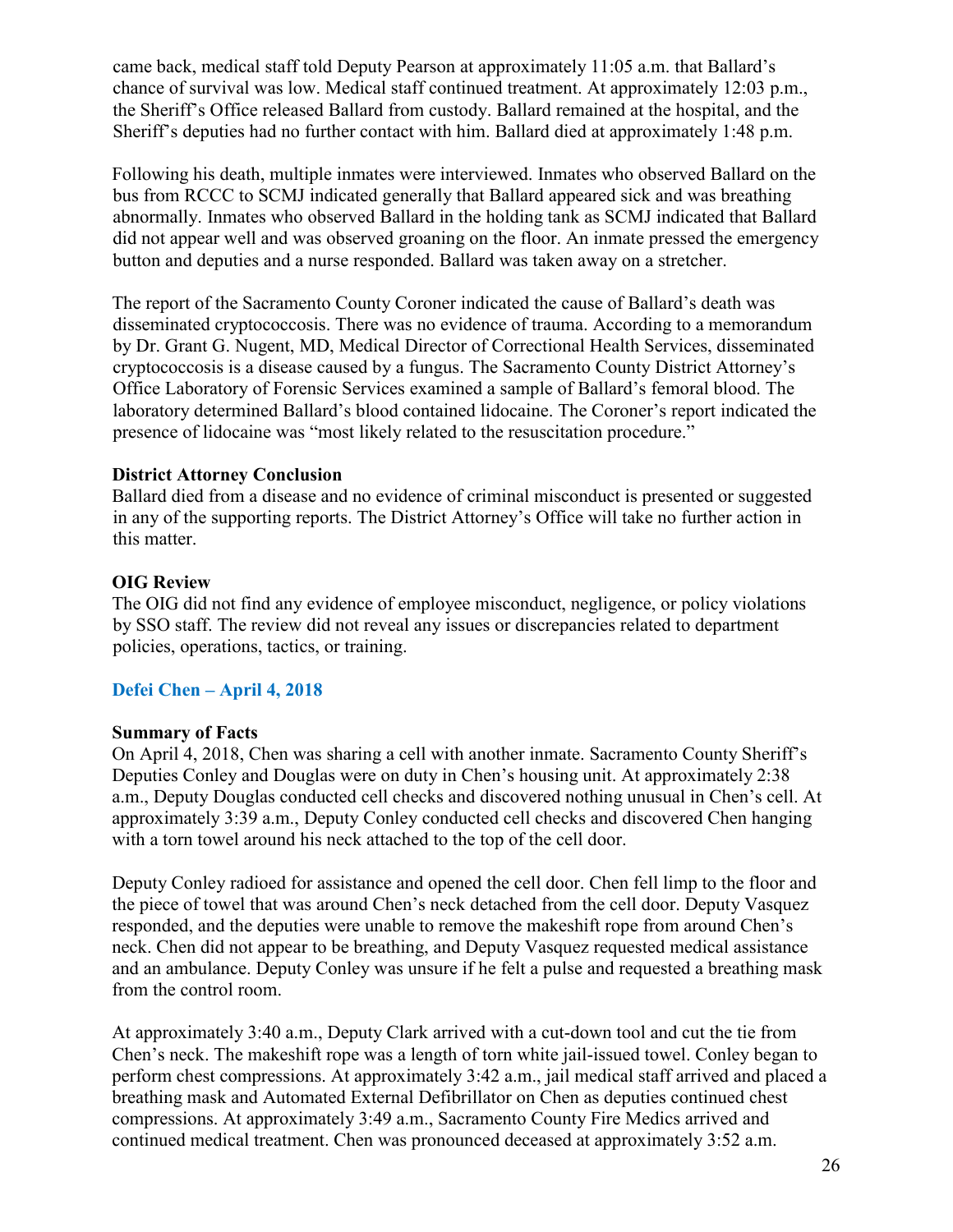Deputy Conley noted that Chen's cellmate remained lying flat on the lower bunk of the cell throughout the incident. At approximately 3:57 a.m., Deputy Craft spoke with Chen's cellmate, who stated that he was asleep during this incident until being awakened by one of the deputies asking him what occurred.

Surveillance video from the Main Jail was reviewed. The events as shown on the video occur in the same manner as described in the reports. The Sacramento County Coroner's Office classified the manner of Chen's death as a suicide. Pathologist Keng-Chih Su, M.D., conducted an autopsy and concluded that the cause of Chen's death was hanging.

#### **District Attorney Conclusion**

No evidence of criminal misconduct is presented or suggested in any of the supporting reports. The District Attorney's Office will not take any further action in this matter.

#### **OIG Review**

The OIG did not find any evidence of employee misconduct, negligence, or policy violations by SSO staff. The review did not reveal any issues or discrepancies related to department policies, operations, tactics, or training.

#### **Juan Carlos Heras-Castro – April 24, 2018**

#### **Summary of Facts**

On February 22, 2018, Heras-Castro was booked into custody at the Main Jail. On the date of the incident, Heras-Castro was the sole occupant of his assigned cell. Deputy Lukes was on duty and conducted his hourly cell check and pill call with Registered Nurse (RN) Scott Lovell. At approximately 10:45 p.m., Deputy Lukes and Nurse Lovell knocked on Heras-Castro's door to administer his pills. Deputy Lukes noticed Heras-Castro was hunched over on his knees with a noose around his neck tied to his cell light.

Deputy Lukes immediately radioed for assistance and entered the cell to render aid. Deputy Pantoja also entered the cell and helped lift Heras-Castro to his bunk as the noose was removed. The noose was made from a jail-issued towel, which was ripped into multiple strips and tied together. No pulse was found, and Detective Pantoja began administering chest compressions while Deputy Grinder responded with an Automated External Defibrillator (AED). RN Lovell applied the AED and chest compressions were continued.

Sacramento Fire Department personnel arrived at approximately 10:53 p.m. and pronounced Heras-Castro deceased. An inmate in a neighboring cell was interviewed. The inmate stated he was communicating with Heras-Castro by knocking on the wall back and forth during the last cell check the hour prior.

Surveillance video from the Main Jail was reviewed. A check of inmate Heras-Castro's cell occurred at the following times: At 6:40 p.m., a deputy walked by inmate Heras-Castro's cell and looked inside. At 8:03 p.m., Deputy Lukes walked by inmate Heras-Castro's cell and looked inside. At 8:46 p.m., a deputy walked by inmate Heras-Castro's cell and looked inside.

At 8:54 p.m., an inmate walked up to inmate Heras-Castro and appeared to speak to him for a couple of minutes. At 9:57 p.m., another check was performed by Deputy Lukes. At 10:23 p.m., a cleaning crew entered the pod. A deputy supervising them appeared to have a conversation with an inmate in a neighboring cell. There is no indication as to whether he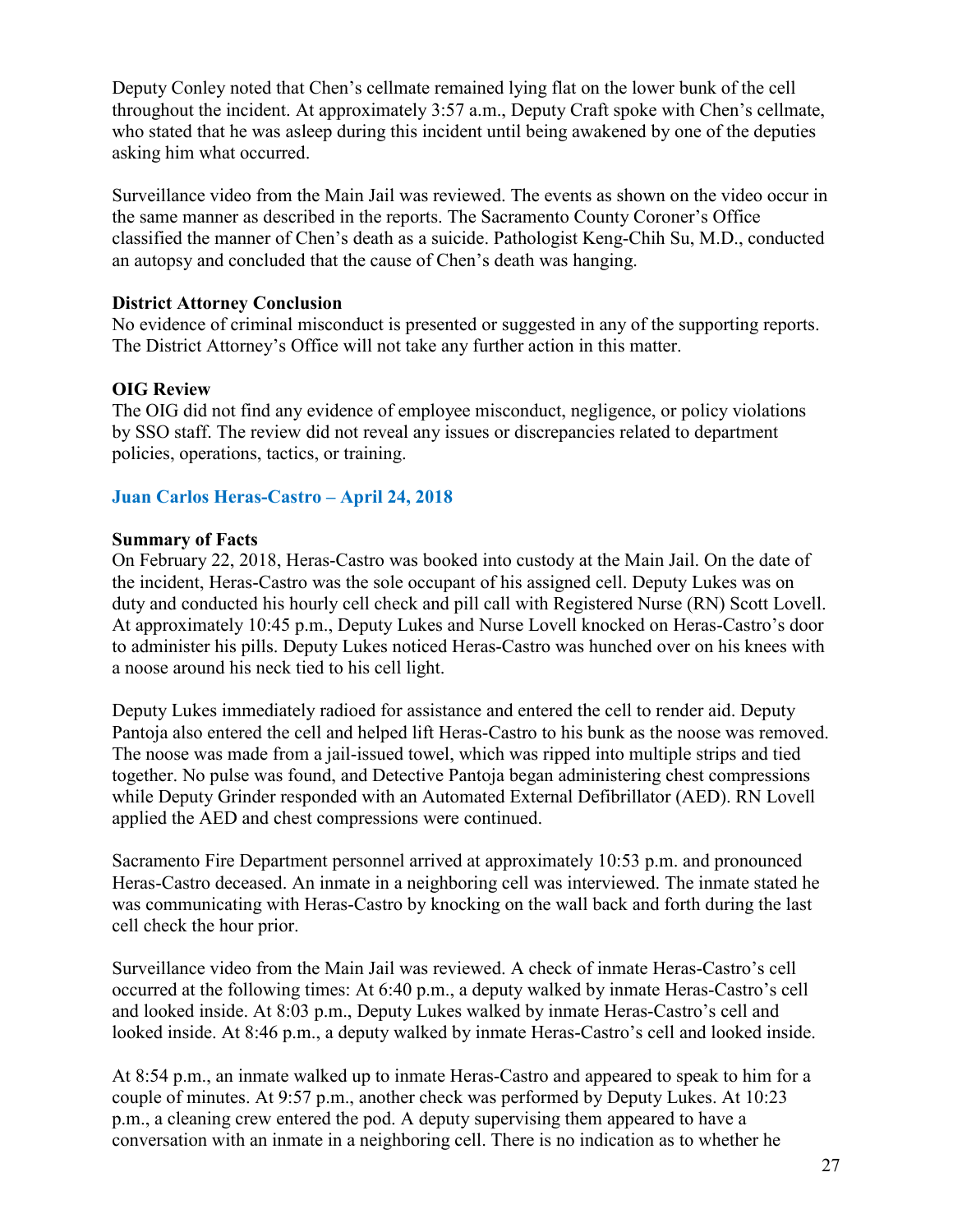checked on Heras-Castro. At 10:45 p.m., Deputy Lukes approached the cell for pill call and looked inside. He discovered Heras-Castro hanged himself.

The Sacramento County Coroner's Office classified the manner of Heras-Castro's death as a suicide. Pathologist Keng-Chih Su, M.D., conducted an autopsy and concluded that the cause of death was hanging.

### **District Attorney Conclusion**

No evidence of criminal misconduct is presented or suggested in any of the supporting reports. The District Attorney's Office will not take any further action in this matter.

# **OIG Review**

The OIG did not find any evidence of employee misconduct, negligence, or policy violations by SSO staff. The review did not reveal any issues or discrepancies related to department policies, operations, tactics, or training.

# **Donald Bell – June 2, 2018**

#### **Summary of Facts**

Bell was booked into the Sacramento County Main Jail (SCMJ) on January 5, 2018. A screening nurse determined that Bell was fit for incarceration. At the time of his booking, Bell was 71 years old. Over the next four months, Bell's medical condition required him to be hospitalized on multiple occasions. His conditions included open wounds to his legs, dementia, type 2 diabetes, ulcers, hypertension and cellulitis. Bell also received dialysis.

On May 31, 2018, Bell was transported to the UC Davis Medical Center due to open sores on his legs and low blood pressure. Hospital staff determined that Bell was not expected to live longer than 24 hours due to septic shock and complications of pneumonia. Hospital staff also noted that Bell had major swelling and necrosis to his lower legs. The hospital staff informed Sacramento County Sheriff's Office (SSO) personnel that they had done all they could to treat Bell medically. The hospital administered medication to keep Bell comfortable. Bell remained unresponsive. On June 1, 2018, the Sacramento Superior Court released Bell on his own recognizance in his pending criminal case (Superior Court No. 18FE000446) due to his grave illness. SSO staff notified the hospital of Bell's release. Bell died on June 2, 2018 at approximately 1:33 p.m.

The Sacramento County Coroner's Office did not perform an autopsy. The Death Certificate was signed by UC Davis Medical Center Dr. Bradley Tokeshi. The immediate cause of death was listed as multi-organ failure. Other conditions noted as leading to his cause of death were septic shock, streptococcus pyogenes bacteremia, and bilateral lower extremities cellulitis and abscess-unknown etiology. Other significant conditions noted as contributing to death were right lower lobe pneumonia, atrial fibrillation, and pulmonary embolism.

# **District Attorney Conclusion**

No evidence of criminal misconduct is presented or suggested in any of the supporting reports. The District Attorney's Office will not take any further action in this matter.

# **OIG Review**

The OIG did not find any evidence of employee misconduct, negligence, or policy violations by SSO staff. The review did not reveal any issues or discrepancies related to department policies, operations, tactics, or training.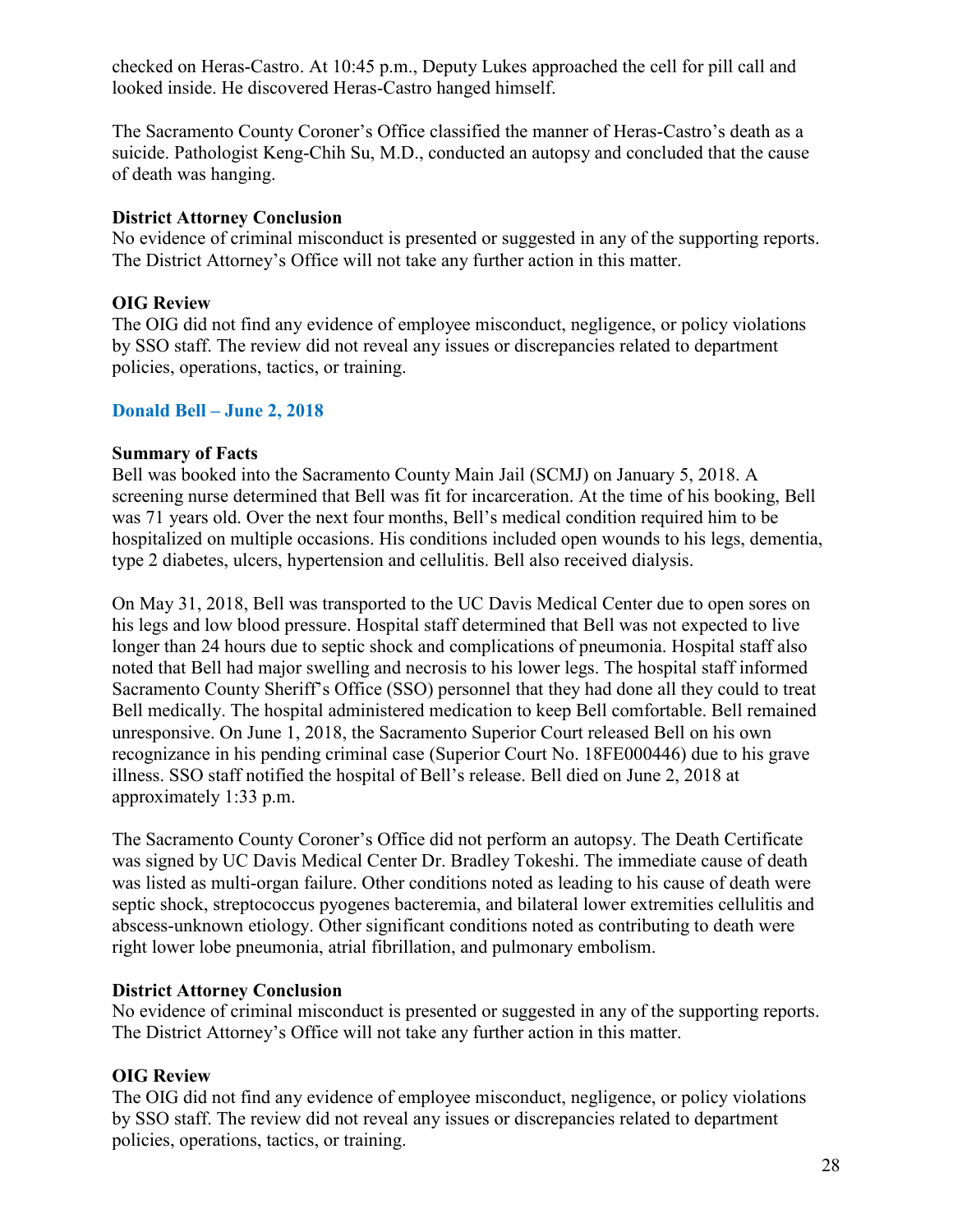### **Rakeisha Holdman – March 28, 2019**

On March 28, 2019 at approximately 8 a.m., Holdman attempted to exchange a \$100 bill at Brookfields restaurant in Sacramento. An employee suspected the bill was counterfeit and returned it to Holdman. Holdman left and approached Clay Gary, from whom she had received the \$100 bill. When she entered Gary's vehicle, a physical altercation ensued. Witnesses from the restaurant saw Gary striking Holdman in the chest and face while the two of them were seated in his vehicle.

Holdman escaped from Gary's care and ran topless from the vehicle. Holdman then ran to Brookfields while Gary gave chase. She made it inside, and a witness stopped Gary from entering. Holdman ran out the back door and went to her husband, Ernest Holdman's car, which was parked near the rear of the restaurant. Gary began yelling at Ernest about the money and in response, Ernest brandished a knife. Gary retreated until police arrived.

At approximately 8:11 a.m., Deputy Galovich pulled into the parking lot of Brookfields and was waved down by a witness who had called 911 due to the dispute. Deputy Galovich had not been dispatched to the call. He stayed and requested an additional unit respond. Deputy Galovich contacted Gary in the parking lot. As Gary explained his dispute with Holdman, Ernest approached and started arguing with Gary.

Deputy Galovich then saw Holdman leaning against the back of a tan Cadillac, and he asked her to come over to him. She yelled that she could not walk. Deputy Galovich then instructed her to sit down. Additional deputies arrived to assist. Deputies Galovich and Griggs approached Holdman and explained to her that Gary thought she had taken his money. Holdman replied, "I can't talk if I can't breathe." Deputy Galovich observed that Holdman was breathing heavily. He asked her if she wanted the fire department to check on her and she said no. Another witness approached Holdman and handed her a cup of milk to drink. Holdman drank some milk and was no longer breathing heavily. She told the witness that she suffered from asthma and asked the witness to pat her on the back.

Deputy Griggs discovered Holdman had an outstanding warrant out of Solano County. Deputy Galovich again asked her about the money at which point she resumed breathing heavily and said she couldn't talk because she needed to catch her breath. Deputy Galovich again asked Holdman if she wanted the fire department to respond and again she declined.

Ernest gave Deputy Galovich consent to search his car. The search revealed suspected narcotics and smoking paraphernalia. Deputy Galovich asked who the drugs belonged to. Holdman, now breathing normally, said they belonged to her. Deputy Galovich again tried to ask her about the missing money, but she resumed breathing heavily. He again asked her if she needed medical attention, and she said, "no."

Based upon Holdman's breathing issues, her outstanding arrest warrant, and the suspected narcotics, Deputy Galovich decided to detain her and request medical attention for her. He again asked her if she wanted medical attention, but she declined. Deputy Galovich told her that she was being detained, and he handcuffed her in front of her stomach. Holdman was sitting upright, but she was still having difficulty breathing.

Deputy Galovich requested the fire department respond at approximately 8:32 a.m. Holdman told Deputy Galovich that she needed to lean back. He had her lean against the rear bumper of the Cadillac, and she continued with deep breaths. Deputy Galovich stayed with Holdman until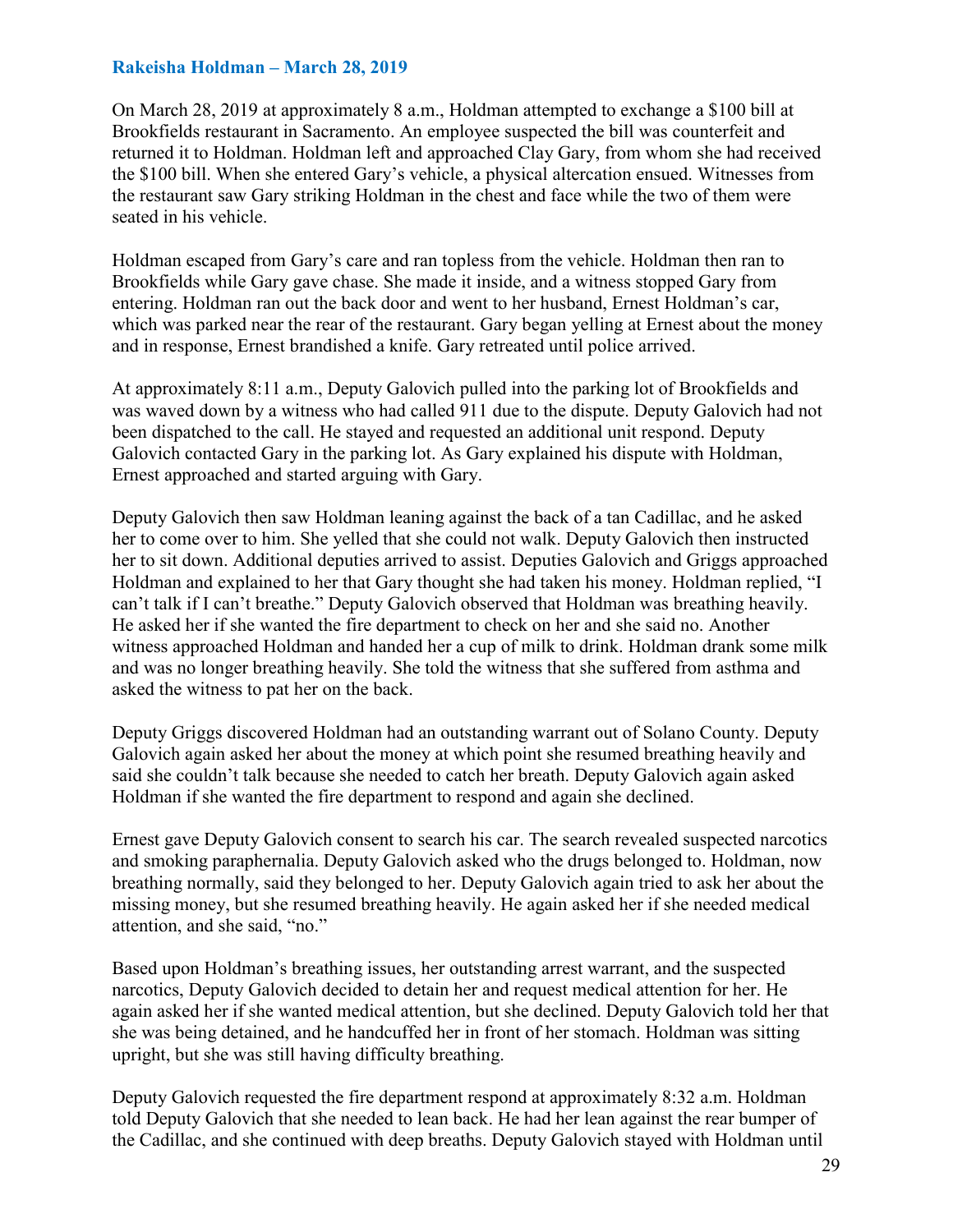the Sacramento Metro Fire Department arrived. During this time, Deputy Galovich noticed that Holdman was awake, coherent, and looking around. He observed her breaths to be less deep and more normal. Deputy Galovich informed fire personnel that when he would ask Holdman questions, she appeared to breathe deeper, but when she was not being questioned, her breathing would return to normal.

Fire personnel began to talk to Holdman, who was still in the seated position and learning against the vehicle. Holdman was mumbling. Her pupils rolled upwards and she fell to her right side. Fire personnel could not locate a pulse, and a clear, brownish liquid ran out of her nose. Deputy Galovich immediately uncuffed her. Fire personnel transported her to Mercy San Juan Hospital, where her pulse returned. After Holdman arrived at the hospital, she was released from custody. Holdman remained at the hospital on a ventilator for two days before her death.

The substance found in the Holdmans' vehicle was booked into evidence and sent to the Sacramento County District Attorney Crime Lab. Lab results confirmed the substances as 0.4 grams of methamphetamine and 1.3 grams of marijuana.

The Sacramento County Coroner's Office classified the manner of Holdman's death as likely a combination of heart issues and cocaine toxicity. Pathologist Keng-Chih Su, M.D., conducted an autopsy and concluded that the cause of Holdman's death was cocaine intoxication. Contributing conditions, but not related to the immediate cause of death, were blunt force injuries to the head and dilated cardiomyopathy. A toxicology report indicated the presence of cocaine and THC in Holdman's system.

In Earnest Holdman's later interview with investigators, he stated that his wife was in the passenger seat of their car when Deputy Galovich contacted them. He said that Deputy Galovich instructed Holdman to get out of the car and that Ernest had to take her hand to help her out. He said that Holdman was "manhandled" by Deputy Galovich "as if she was able to stand up and run." However, no other witnesses support this account. Gary was interviewed and stated he did not see a struggle between Deputy Galovich and Holdman. Another witness, a Brooksfield employee who saw the initial struggle between Gary and Holdman, stated Deputy Galovich had nothing to do with the medical issues Holdman experienced. He related that he saw no fight or struggle between Deputy Galovich and Holdman.

# **District Attorney Conclusion**

Based on the evidence, there was no criminal misconduct on the part of law enforcement. As such, the District Attorney's Office will take no further action in this matter.

# **OIG Review**

The OIG did not find any evidence of employee misconduct, negligence, or policy violations by SSO staff. The review did not reveal any issues or discrepancies related to department policies, operations, tactics, or training.

# **Recruit Death**

On Wednesday, June 19, 2019, a Sacramento County Sheriff's Academy Recruit collapsed immediately after participating in a Sustained Confrontation Learning Activity, which is a Peace Officer Standards and Training (POST) requirement for all Peace Officer recruits to complete in order to obtain Peace Officer certification. This learning activity is a high-stress and high-exertion physical activity exposing the recruit to a simulated foot pursuit, ground fighting, down officer rescue, and suspect search and arrest.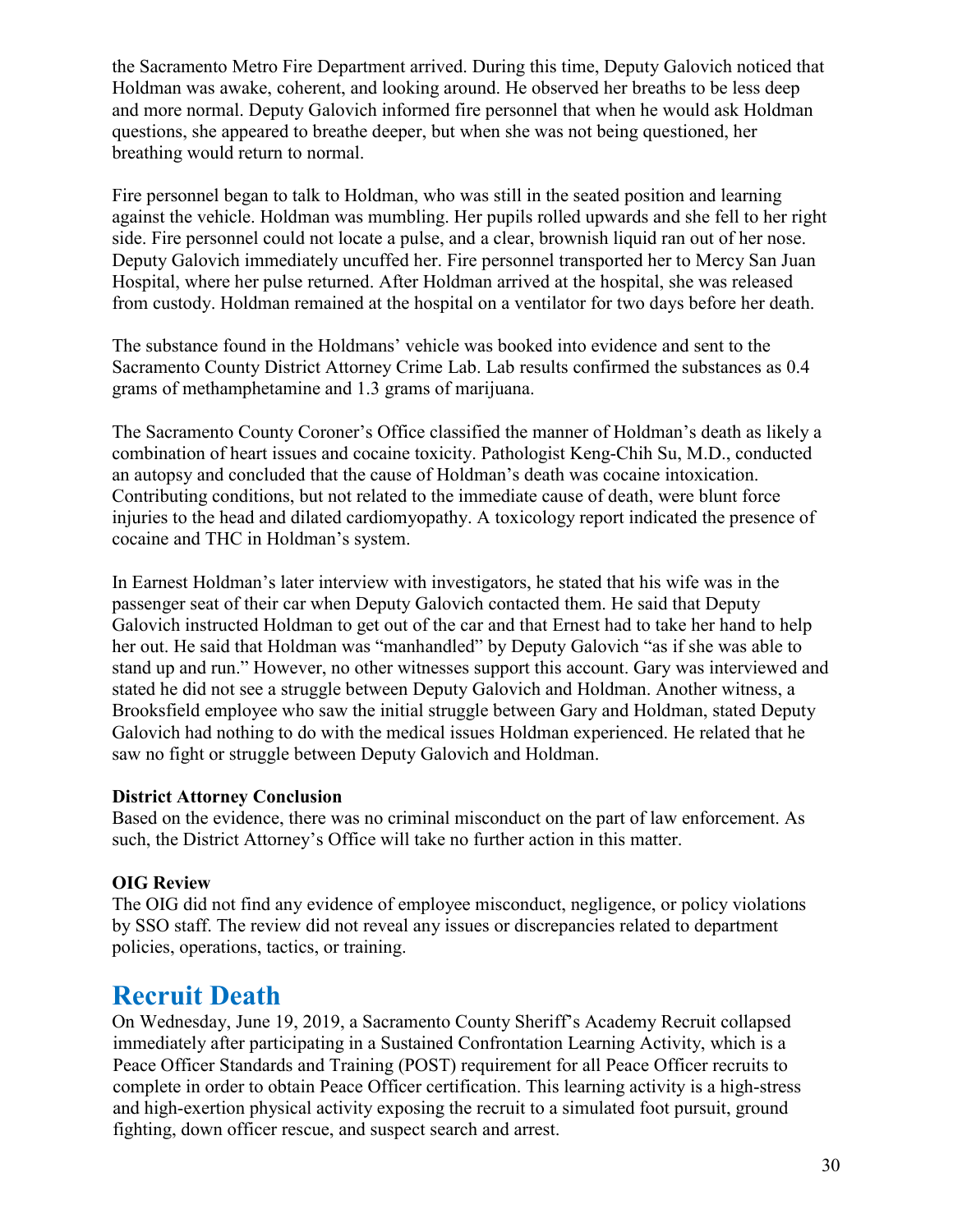On the day of the training exercise, the recruit conducted the approximate 10 minute exercise. At the conclusion of the learning activity, the recruit was showing signs of medical distress. He collapsed in exhaustion and was showing signs of confusion. Academy staff began basic first aid, but the recruit eventually became unconscious and unresponsive. The training staff then contacted Fire to respond and treat the recruit. Though the timeline is not completely clear, it appears Fire arrived on the scene within 10-20 minutes after the recruit started showing signs of distress. The recruit was transported via ambulance to Mercy San Juan Hospital for additional medical treatment.

While being treated at the emergency room, the recruit's condition continued to deteriorate. The recruit was showing signs of heat exhaustion and was having issues with his heart and other organs. The treating physicians communicated to academy staff that they were perplexed as to why the recruit was showing such severe reactions to a relatively short physical activity considering the recruit's excellent physical shape. Even with all of the medical treatment he was receiving, the recruit did not recover and passed away on Friday, June 21, 2019.

After his death, the Sacramento Sheriff's Office (SSO) received a number of anonymous complaints alleging that the academy training staff were negligent in how they responded to the medical emergency. The anonymous complaints appear to have been generated from within the agency. Subsequently, the SSO opened an Internal Affairs investigation to investigate the allegations of negligence. At the conclusion of that investigation, the SSO determined that the complaints were unfounded.

After being hired in February 2020, the OIG and Board of Supervisors received more anonymous complaints asking that the new OIG investigate the circumstances surrounding the recruit death. These were the same anonymous complaints received earlier by the SSO, and the complaints were alleging that the Internal Affairs investigation was not conducted properly.

The OIG reviewed the Internal Affairs investigation surrounding the recruit's death and found that the Internal Affairs investigation was conducted fairly, thoroughly, and accurately. The OIG concurred with the findings that there was no misconduct on the part of academy staff, and that the actions of the academy staff did not contribute to the recruit's death. However, the OIG did discover some operational issues that should be addressed by the SSO. The OIG does not believe these recommended changes would have produced a different outcome in the case of the recruit's death, but the OIG does believe these changes should be implemented to ensure the department is incorporating best practices as it relates to training policies and guidelines.

#### **Training Safety Protocols**

The SSO should develop a more thorough training safety protocol as it relates to conducting physical training during high temperatures. The policy should provide more direction to instructors as it relates to hydration and when training should be modified. The policy should require instructors to document when training is modified and why. It is the opinion of the OIG that the current department training safety policy 1.3.2 is too vague and does not provide academy instructors adequate direction.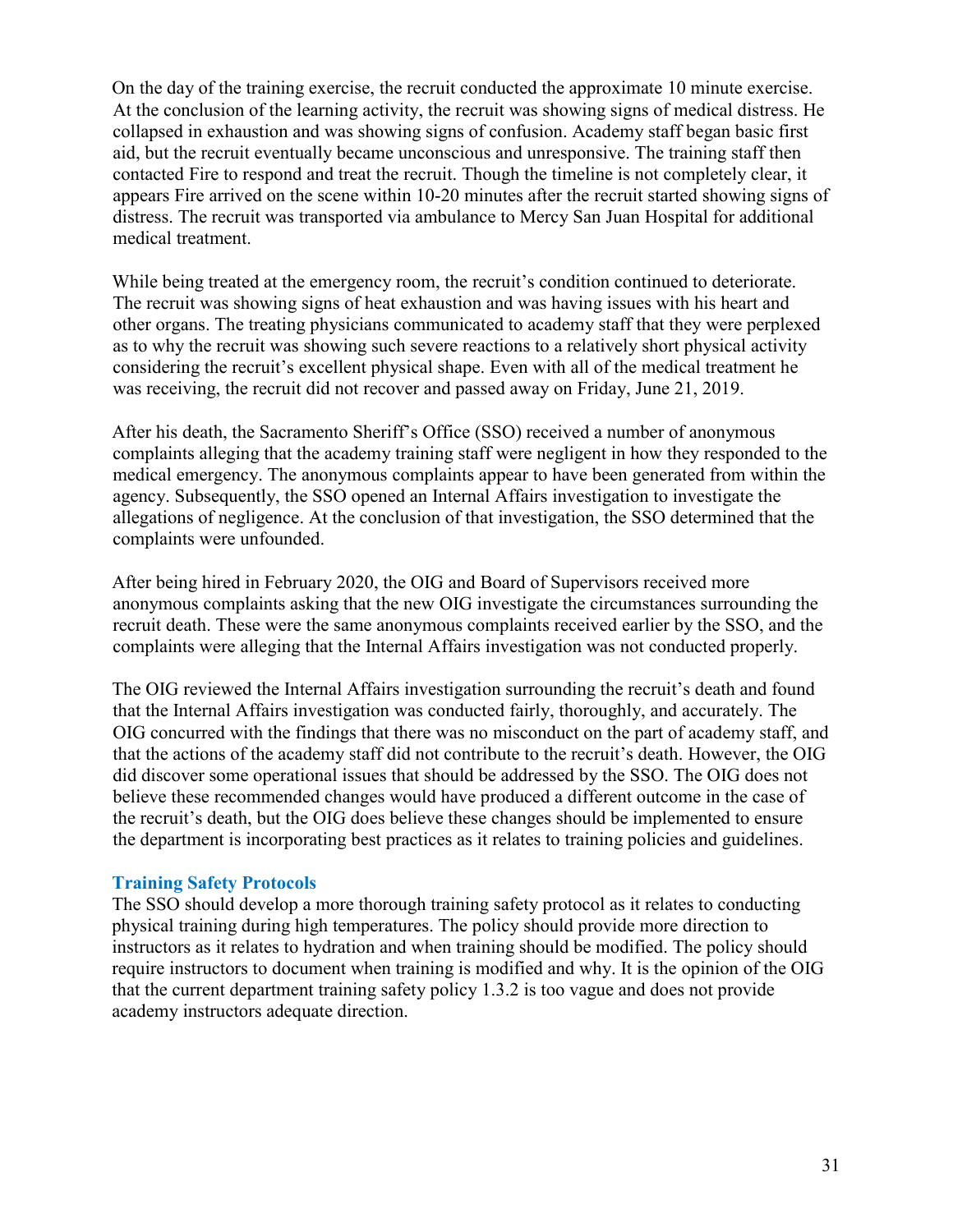# *20-19 Recommendation – Tracking of COVID-19 Training Safety Protocols*

*The SSO should revise training safety policy 1.3.2 to provide more clarity and documentation requirements for operating physical training in high temperatures.* 

# *Status: Pending*

# **Safety Officer**

SSO training policies do provide for having a Safety Officer assigned for certain types of training activities. Within this investigation, it is not clear if a Safety Officer was specifically assigned for this training event, and there are no written records to determine if a Safety Officer was present.

# *20-20 Recommendation – Safety Officer*

*The SSO should ensure a Safety Officer is designated whenever physical training is conducted, and a Safety Officer log should be maintained to document that this was completed.* 

*Status: Pending*

# **2021 OIG Focus Areas**

The OIG is working on a number of audits and reviews that will be fully summarized in the OIG's 2021 Annual Report. The following list includes some of the major focus areas that will be reported on in 2021.

# **Review of Inmate Grievance Procedures**

The OIG is in the process of auditing the Inmate Grievance process.

# **Review of Mental Health Screening and Care of Inmates**

The OIG is in the process of reviewing how inmates are screened for mental illness during the booking process, and the jail procedures for how those inmates are monitored and treated while in custody.

# **Use of Force Trends**

The OIG is examining department-wide use of force applications in order to identify any trends that might indicate systemic issues with the application of force by SSO employees.

# **Pursuit Policy**

The OIG is in the process of examining the Sacramento County Sheriff's Office Pursuit Policy.

# **Litigation Review**

The OIG is currently reviewing the risk management process the SSO and County uses to analyze successful litigation against the SSO in order to identify lessons learned and develop recommendations to address any changes that are needed to department policies, practices, or training.

# **Implementation of the Community Review Commission (CRC)**

At the request of the Board of Supervisors, The OIG will be assisting the County Executive and County Counsel with the implementation of the new Community Review Commission (CRC).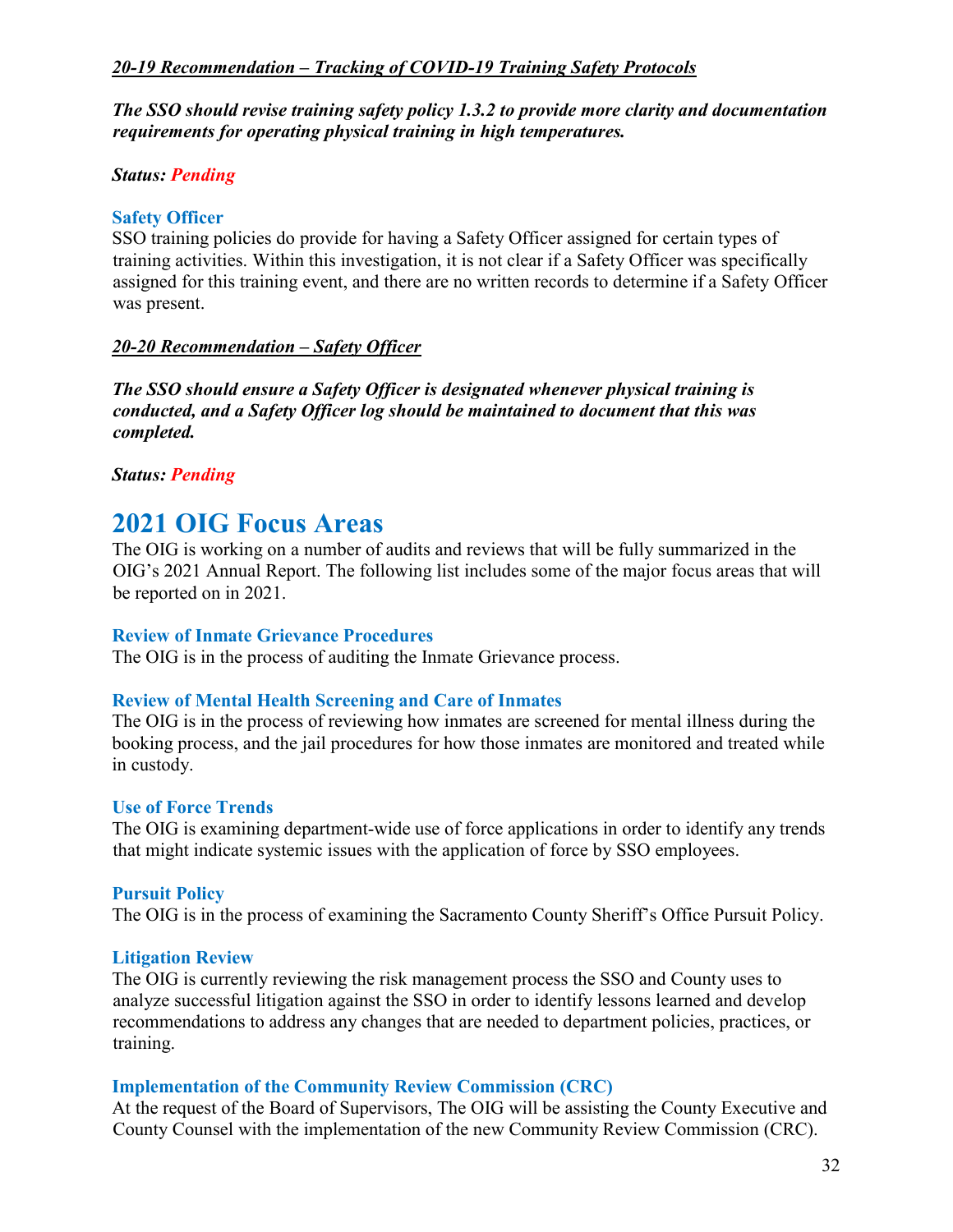# **Appendix A – Complete List of Recommendations**

# *20-1 Recommendation – Informal Complaint Resolution*

*The SSO should develop a tracking and documentation system for all minor citizen complaints currently being resolved informally at the supervisory level.* 

**Status: Pending** 

*20-2 Recommendation – Internal Affairs Complaint Tracking*

*The Internal Affairs Bureau should log and document all citizen complaints regardless of their perceived validity.* 

*Status:Completed*

*20-3 Recommendation – Initial Complaint Documentation*

*The SSO should revise policy 3-01 Section III (C) to mandate that a supervisor or watch commander document a citizen complaint and forward that complaint to the Professional Services Division for review and classification.* 

*Status: Pending*

*20-4 Recommendation – Receipt of Complaints – Documentation* 

*The SSO should require the responsible investigative staff (either IA or the Division) place a copy of the letter or email in the investigative file, or if it was done via phone call, the investigative staff should make note of that contact in the file.*

*Status: Pending*

*20-5 Recommendation – Communication with Complainants – Status Updates*

*The SSO should require the responsible investigative staff provide a written status update to the complainant when investigations go beyond the normal timelines and place a copy of the notification in the investigative file.* 

*Status: Pending*

*20-6 Recommendation – Complaints Related to Medical Treatment of Inmates*

*The SSO should work with CHS to develop a better tracking and documentation system for complaints referred to CHS by SSO related to the medical treatment and care of inmates.*

*Status: Pending*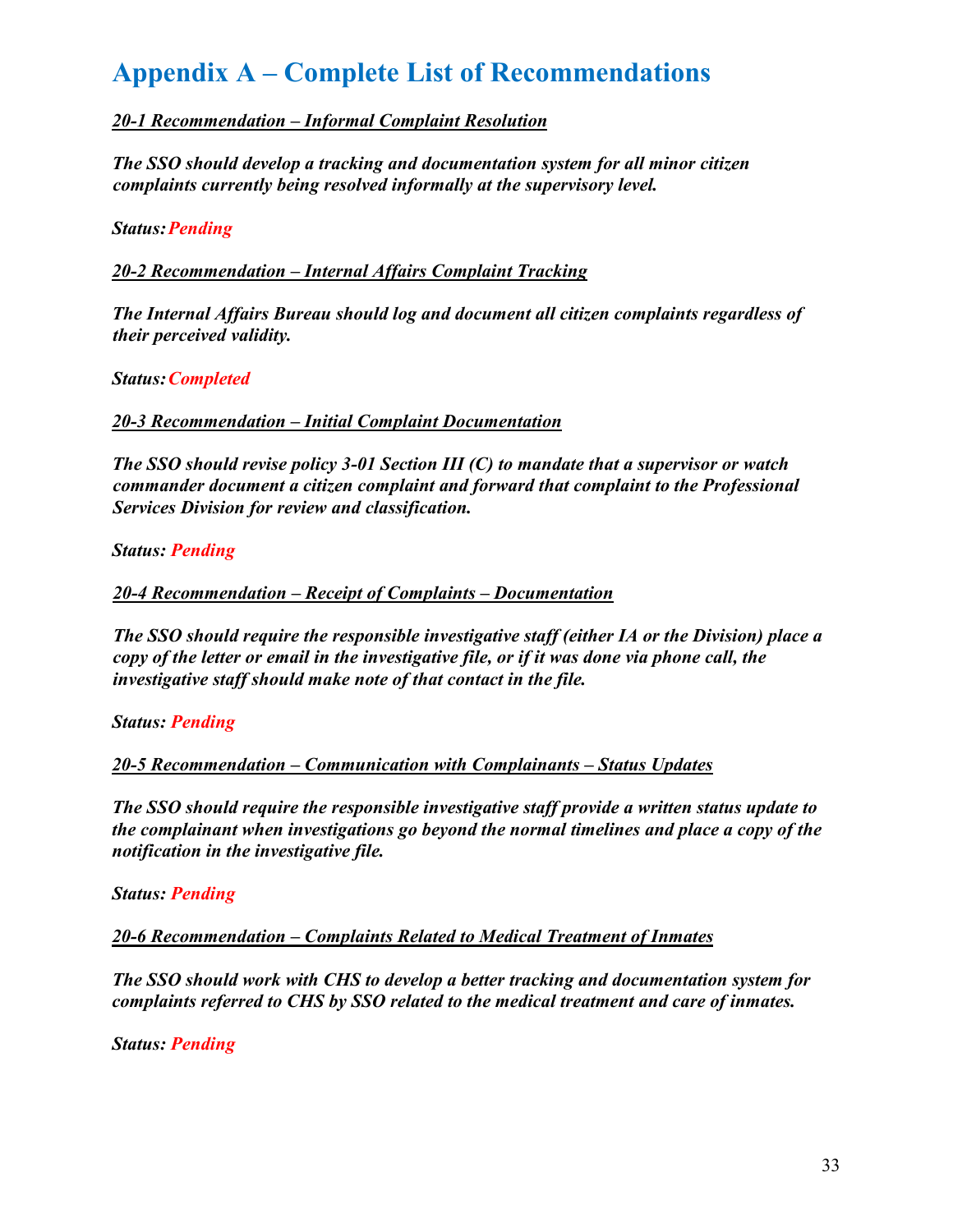*All supervisors and commanders responsible for conducting citizen complaint and internal misconduct investigations should receive annual refresher training on misconduct investigation procedures.*

*Status: Pending*

*20-8 Recommendation – Complaint Dispositions* 

*The SSO should examine their current practices for closing cases and assigning dispositions and revise that process to make it more consistent with national best practices.*

**Status: Pending** 

*20-9 Recommendation – Body Worn Cameras*

*The SSO should implement a Body Worn Camera program.*

*Status: In Progress*

*20-10 Recommendation – Providing Information to the Public*

*The SSO should provide their own annual public report outlining their citizen complaint and investigation data.* 

*Status: Pending*

*20-11 Recommendation – SSO Online Complaint/Commendation Form* 

*The link for the SSO online complaint/commendation form should be placed clearly on the Sheriff's Office main web page.*

*Status: Pending*

*20-12 Recommendation – OIG Notification of Serious Incidents and Allegations*

*The SSO should immediately notify the OIG when there is an in-custody death, force resulting in serious injury, any allegations of criminal misconduct, and any high-profile allegation of misconduct that will likely draw the attention of the community and the media.* 

*Status: Pending*

*20-13 Recommendation – Tracking Use of Force Data*

*The SSO should fully utilize the "Blue Team" software to track, analyze, and report on use of force incidents.* 

*Status: In progress*